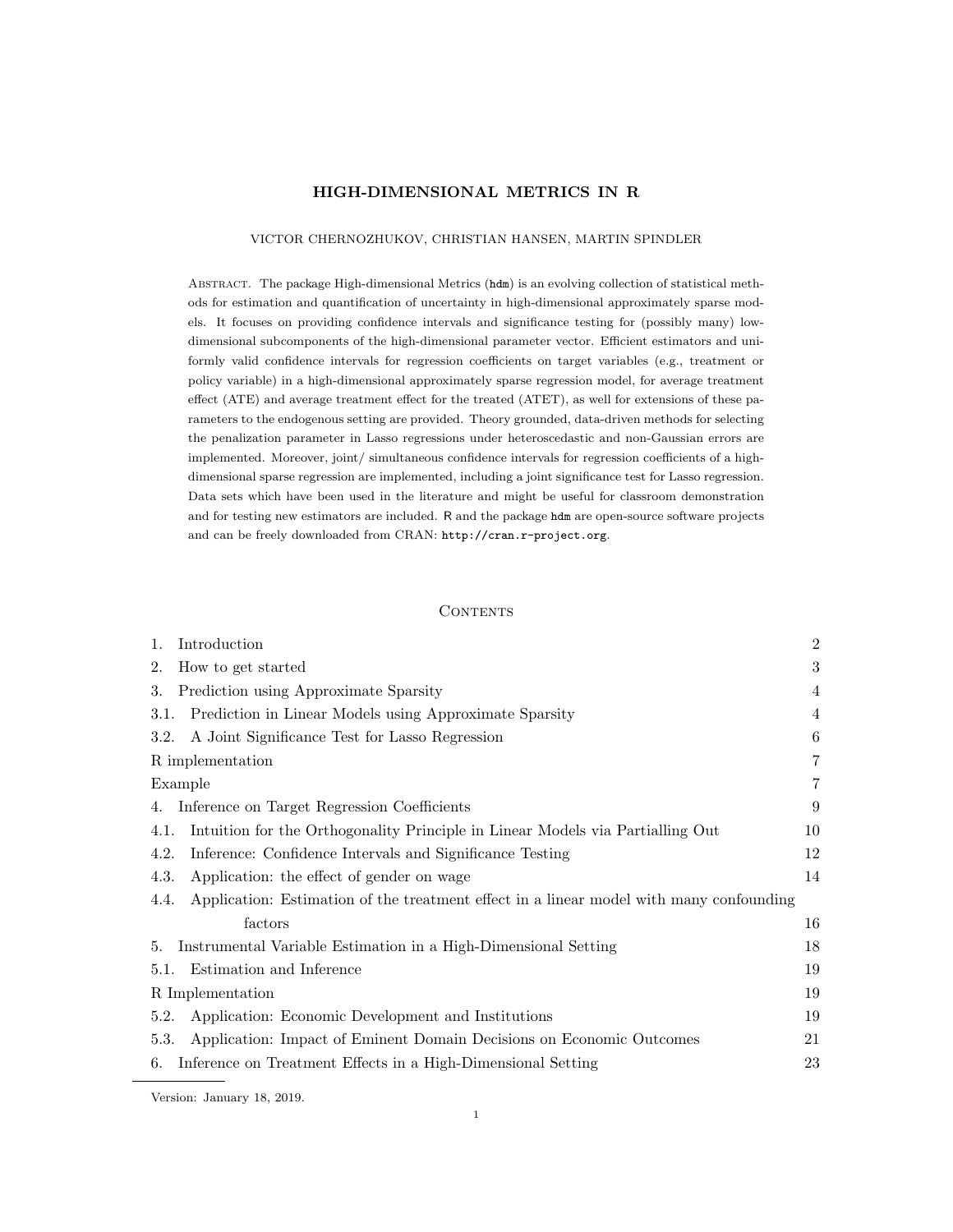| HIGH-DIMENSIONAL METRICS IN R |
|-------------------------------|
|                               |

| $Treatment$ Effects Parameters – a short Introduction<br>6.1.                              | 23 |  |  |
|--------------------------------------------------------------------------------------------|----|--|--|
| Estimation and Inference of Treatment effects<br>6.2.                                      | 24 |  |  |
| R Implementation                                                                           | 25 |  |  |
| Application: $401(k)$ plan participation<br>6.3.                                           |    |  |  |
| The Lasso Methods for Discovery of Significant Causes amongst Many Potential Causes,<br>7. |    |  |  |
| with Many Controls                                                                         | 29 |  |  |
| Methods for Valid Simultaneous Inference in High-Dimensional Models<br>8.                  | 30 |  |  |
| Conclusion<br>9.                                                                           | 31 |  |  |
| Appendix A. Data Sets                                                                      | 32 |  |  |
| Pension Data<br>A.1.                                                                       | 32 |  |  |
| Growth Data<br>A.2.                                                                        | 32 |  |  |
| Institutions and Economic Development - Data on Settler Mortality<br>A.3.                  | 33 |  |  |
| Data on Eminent Domain<br>A.4.                                                             | 33 |  |  |
| BLP data<br>A.5.                                                                           | 33 |  |  |
| CPS data<br>A.6.                                                                           | 33 |  |  |
| References                                                                                 | 35 |  |  |
|                                                                                            |    |  |  |

# 1. INTRODUCTION

Analysis of high-dimensional models, models in which the number of parameters to be estimated is large relative to the sample size, is becoming increasingly important. Such models arise naturally in modern data sets which have many measured characteristics available per individual observation as in, for example, population census data, scanner data, and text data. Such models also arise naturally even in data with a small number of measured characteristics in situations where the exact functional form with which the observed variables enter the model is unknown and we create many technical variables, a dictionary, from the raw characteristics. Examples covered by this scenario include semiparametric models with nonparametric nuisance functions. More generally, models with many parameters relative to the sample size often arise when attempting to model complex phenomena.

With increasing availability of such data sets in economics and other data science fields, new methods for analyzing those data have been developed. The R package hdm contains implementations of recently developed methods for high-dimensional approximately sparse models, mainly relying on forms of lasso and post-lasso as well as related estimation and inference methods. The methods are illustrated with econometric applications, but are also useful in other disciplines such as medicine, biology, sociology or psychology.

The methods which are implemented in this package are distinct from already available methods in other packages in the following four major ways:

- 1) First, we provide a version of Lasso regression that expressly handles and allows for non-Gaussian and heteroscedastic errors.
- 2) Second, we implement a theoretically grounded, data-driven choice of the penalty level  $\lambda$  in the Lasso regressions. To underscore this choice, we call the Lasso implementation in this package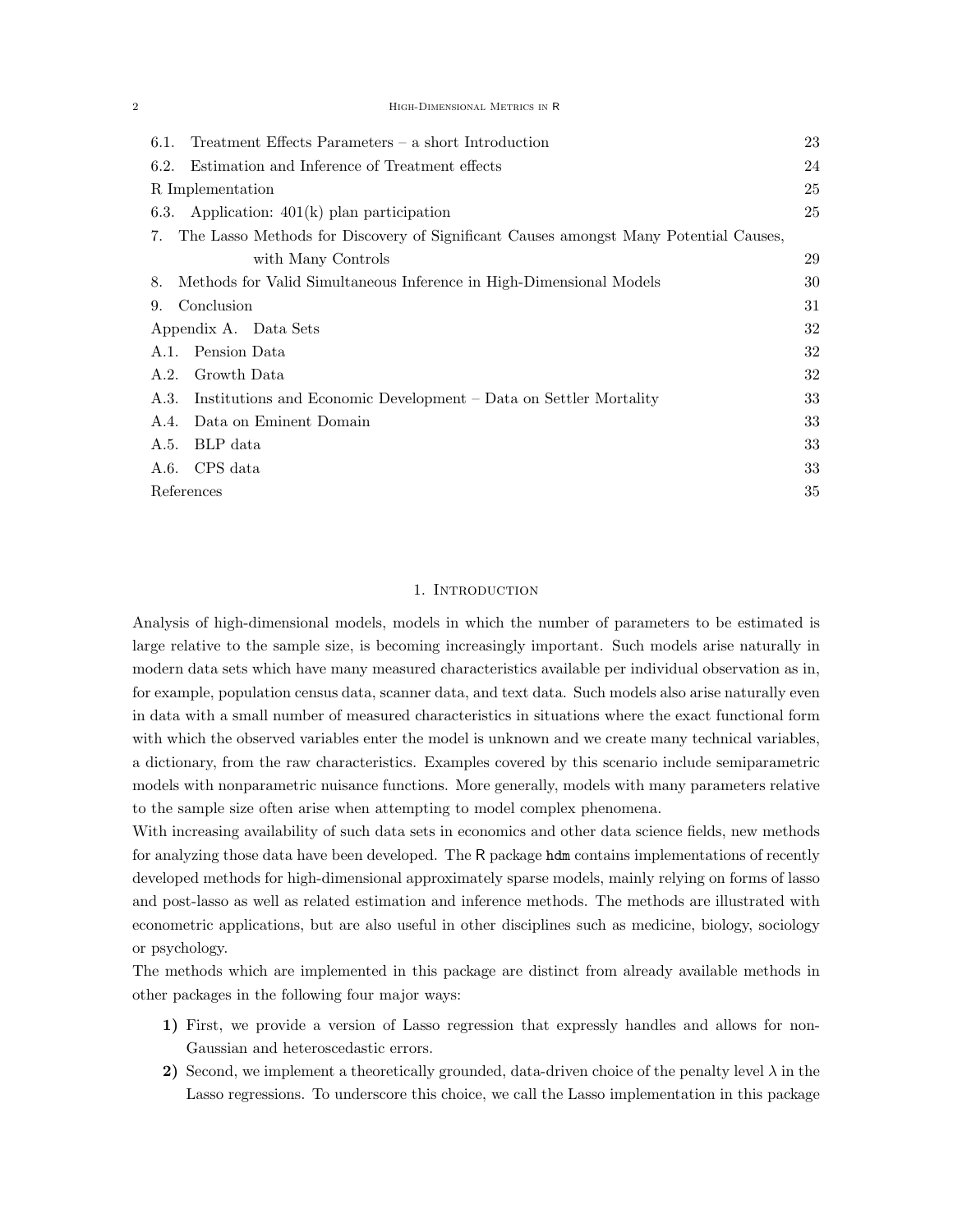"rigorous"Lasso ( $=r$ lasso). The prefix r in function names should underscore this. In highdimensional settings cross-validation is very popular; but it lacks a theoretical justification for use in the present context and some theoretical proposals for the choice of  $\lambda$  are often not feasible.

- 3) Third, we provide efficient estimators and uniformly valid confidence intervals for various low-dimensional causal/structural parameters appearing in high-dimensional approximately sparse models. For example, we provide efficient estimators and uniformly valid confidence intervals for a regression coefficient on a target variable (e.g., a treatment or policy variable) in a high-dimensional sparse regression model. Target variable in this context means the object not interest, e.g. a prespecified regression coefficient. We also provide estimates and confidence intervals for average treatment effect (ATE) and average treatment effect for the treated (ATET), as well extensions of these parameters to the endogenous setting.
- 4) Fourth, joint/ simultaneous confidence intervals for estimated coefficients in a high-dimensional approximately sparse models are provided, based on the methods and theory developed in Belloni, Chernozhukov, and Kato (2014). They proposed uniformly valid confidence regions for regressions coefficients in a high-dimensional sparse Z-estimation problems, which include median, mean, and many other regression problems as special cases. In this article we apply this method to the coefficients of a Lasso regression and highlight this method with an empirical example.

## 2. How to get started

R is an open source software project and can be freely downloaded from the CRAN website along with its associated documentation. The R package hdm can be downloaded from cran.r-project.org. To install the hdm package from R we simply type,

install.packages("hdm")

The most current version of the package (development version) is maintained at R-Forge and can installed by

install.packages("hdm", repos = "http://R-Forge.R-project.org")

Provided that your machine has a proper internet connection and you have write permission in the appropriate system directories, the installation of the package should proceed automatically. Once the hdm package is installed, it can be loaded to the current R session by the command,

library(hdm)

Online help is available in two ways. For example, you can type:

```
help(package = "hdm")
help(rlasso)
```
The former command gives an overview over the available commands in the package, and the latter gives detailed information about a specific command.

More generally one can initiate a web-browser help session with the command,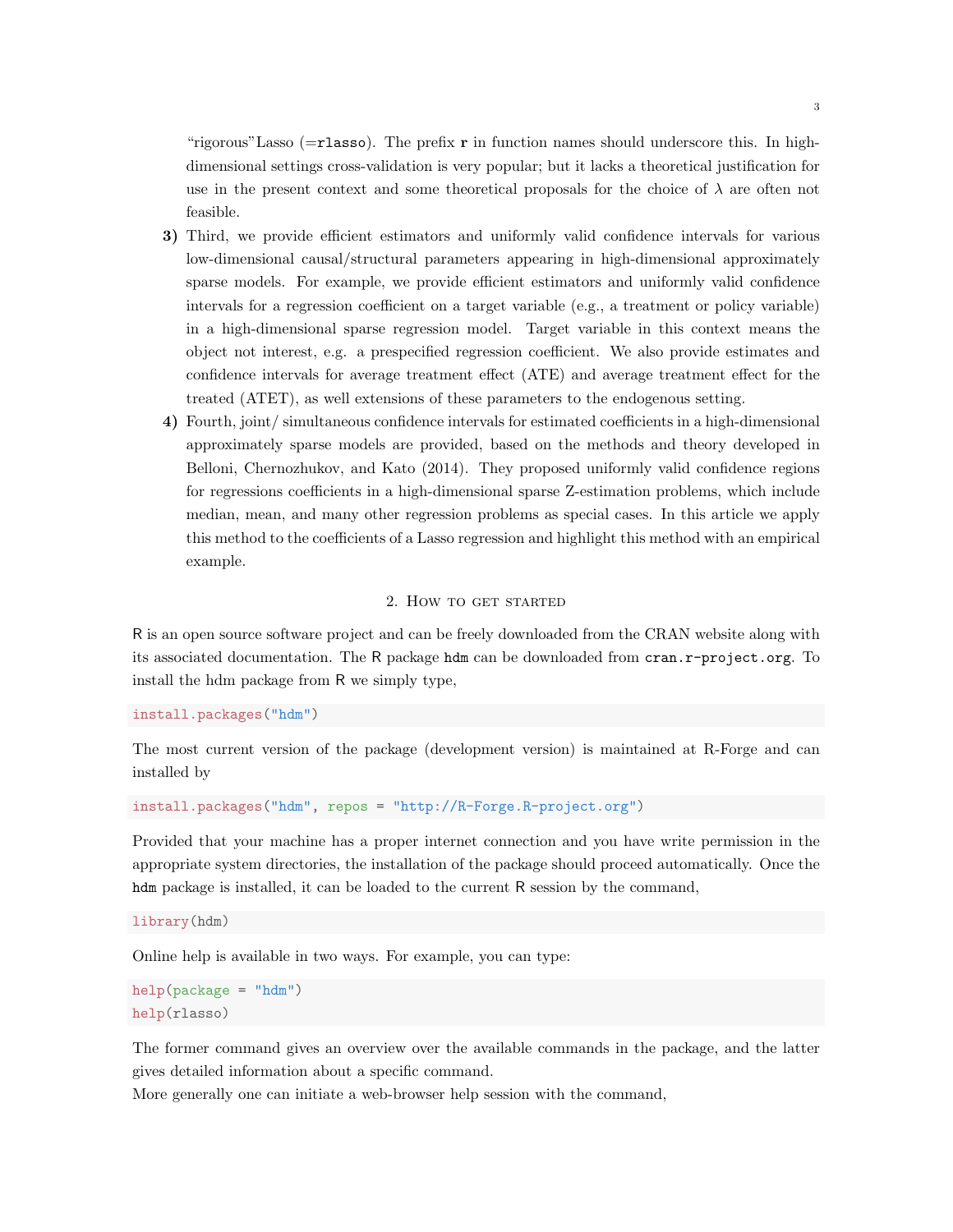## help.start()

and navigate as desired. The browser approach is better adapted to exploratory inquiries, while the command line approach is better suited to confirmatory ones.

A valuable feature of R help files is that the examples used to illustrate commands are executable, so they can be pasted into an R session or run as a group with a command like,

example(rlasso)

# 3. Prediction using Approximate Sparsity

3.1. Prediction in Linear Models using Approximate Sparsity. Consider high dimensional approximately sparse linear regression models. These models have a large number of regressors  $p$ , possibly much larger than the sample size n, but only a relatively small number  $s = o(n)$  of these regressors are important for capturing accurately the main features of the regression function. The latter assumption makes it possible to estimate these models effectively by searching for approximately the right set of regressors.

The model reads

$$
y_i = x_i'\beta_0 + \varepsilon_i
$$
,  $\mathbb{E}[\varepsilon_i x_i] = 0$ ,  $\beta_0 \in \mathbb{R}^p$ ,  $i = 1, ..., n$ 

where  $y_i$  are observations of the response variable,  $x_i = (x_{i,j}, \ldots, x_{i,p})$ 's are observations of p−dimensional regressors, and  $\varepsilon_i$ 's are centered disturbances, where possibly  $p \gg n$ . Assume that the data sequence is i.i.d. for the sake of exposition, although the framework covered is considerably more general. An important point is that the errors  $\varepsilon_i$  may be non-Gaussian or heteroscedastic (Belloni, Chen, Chernozhukov, and Hansen, 2012).

The model can be exactly sparse, namely

$$
\|\beta_0\|_0 \le s = o(n),
$$

or approximately sparse, namely that the values of coefficients, sorted in decreasing order,  $(|\beta_0|_{(j)})_{j=1}^p$ obey,

$$
|\beta_0|_{(j)} \le \mathsf{A}j^{-\mathsf{a}(\beta_0)}, \quad \mathsf{a}(\beta_0) > 1/2, \quad j = 1, ..., p.
$$

An approximately sparse model can be well-approximated by an exactly sparse model with sparsity index

$$
s \propto n^{1/(2{\rm a}(\beta_0))}.
$$

In order to get theoretically justified performance guarantees, we consider the Lasso estimator with data-driven penalty loadings:

$$
\hat{\beta} = \arg \min_{\beta \in \mathbb{R}^p} \mathbb{E}_n[(y_i - x_i'\beta)^2] + \frac{\lambda}{n} ||\hat{\Psi}\beta||_1
$$

where  $||\beta||_1 = \sum_{j=1}^p |\beta_j|$ ,  $\hat{\Psi} = \text{diag}(\hat{\psi}_1, \dots, \hat{\psi}_p)$  is a diagonal matrix consisting of penalty loadings, and  $\mathbb{E}_n$  abbreviates the empirical average. The penalty loadings are chosen to insure basic equivariance of coefficient estimates to rescaling of  $x_{i,j}$  and can also be chosen to address heteroscedasticity in model errors. We discuss the choice of  $\lambda$  and  $\hat{\Psi}$  below.

Regularization by the  $\ell_1$ -norm naturally helps the Lasso estimator to avoid overfitting, but it also shrinks the fitted coefficients towards zero, causing a potentially significant bias. In order to remove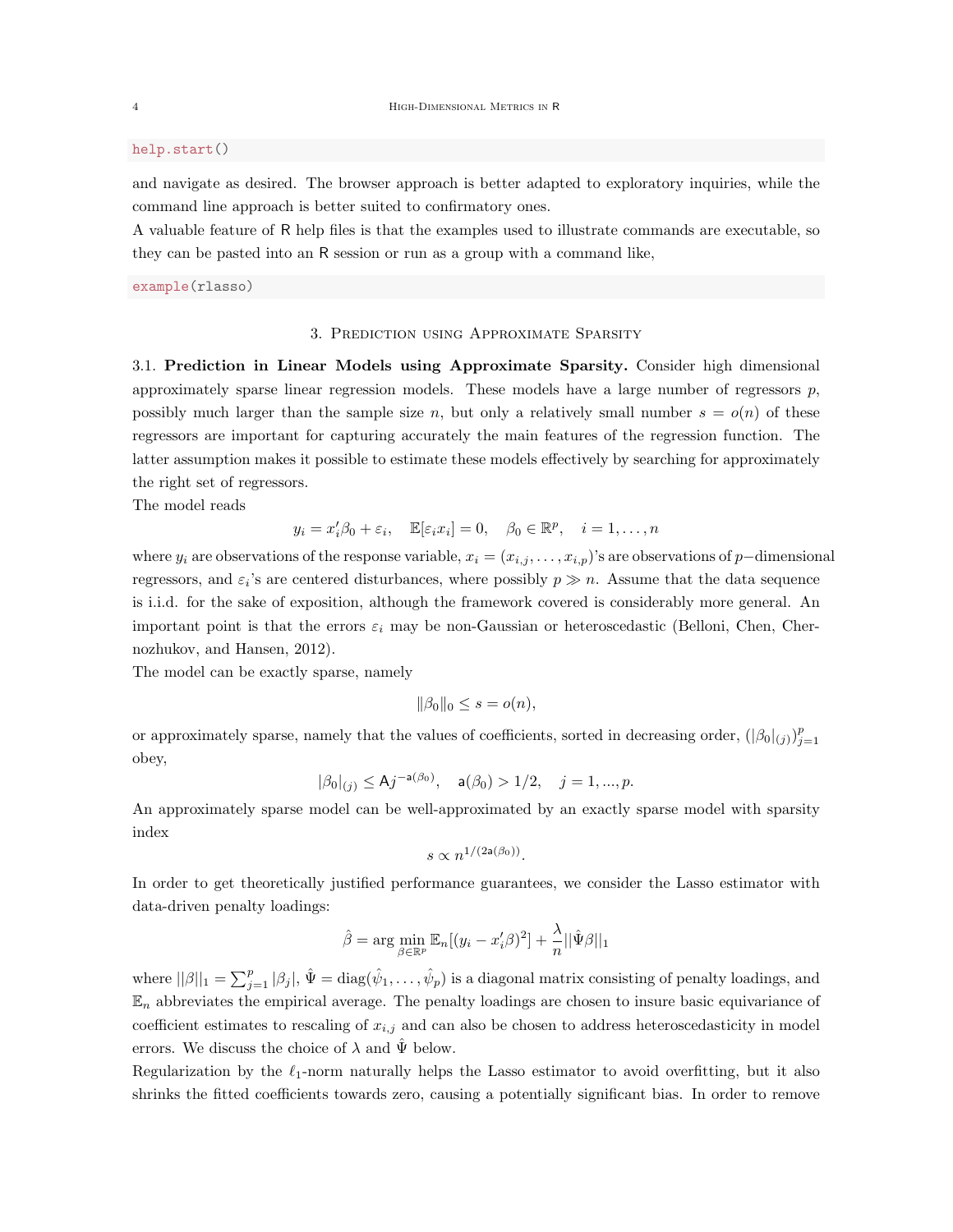some of this bias, consider the Post-Lasso estimator that applies ordinary least squares to the model  $T$  selected by Lasso, formally,

$$
\hat{T} = \text{support}(\hat{\beta}) = \{j \in \{1, ..., p\} : |\hat{\beta}| > 0\}.
$$

The Post-Lasso estimate is then defined as

$$
\tilde{\beta} \in \arg \min_{\beta \in \mathbb{R}^p} \mathbb{E}_n \left( y_i - \sum_{j=1}^p x_{i,j} \beta_j \right)^2 : \beta_j = 0 \quad \text{if } \hat{\beta}_j = 0, \quad \forall j.
$$

In words, the estimator is ordinary least squares applied to the data after removing the regressors that were not selected by Lasso. The Post-Lasso estimator was introduced and analysed in Belloni and Chernozhukov (2013).

A crucial matter is the choice of the penalization parameter  $\lambda$ . With the right choice of the penalty level, Lasso and Post-Lasso estimators possess excellent performance guarantees: They both achieve the near-oracle rate for estimating the regression function, namely with probability  $1 - \gamma - o(1)$ ,

$$
\sqrt{\mathbb{E}_n[(x_i'(\hat{\beta}-\beta_0))^2]} \lesssim \sqrt{(s/n)\log p}.
$$

In high-dimensions setting, cross-validation is very popular in practice but lacks theoretical justification and so may not provide such a performance guarantee. In sharp contrast, the choice of the penalization parameter  $\lambda$  in the Lasso and Post-Lasso methods in this package is theoretical grounded and feasible. Therefore we call the resulting method the "rigorous"Lasso method and hence add a prefix r to the function names.

In the case of homoscedasticity, we set the penalty loadings  $\hat{\psi}_j = \sqrt{\mathbb{E}_n x_{i,j}^2}$ , which insures basic equivariance properties. There are two choices for penalty level  $\lambda$ : the X-independent choice and Xdependent choice. In the X-independent choice we set the penalty level to

$$
\lambda = 2c\sqrt{n}\hat{\sigma}\Phi^{-1}(1 - \gamma/(2p)),
$$

where  $\Phi$  denotes the cumulative standard normal distribution,  $\hat{\sigma}$  is a preliminary estimate of  $\sigma =$  $\sqrt{\mathbb{E}\varepsilon^2},$ and c is a theoretical constant, which is set to  $c = 1.1$  by default for the Post-Lasso method and  $c = .5$ for the Lasso method, and  $\gamma$  is the probability level, which is set to  $\gamma = .1$  by default. The parameter  $\gamma$  can be interpreted as the probability of mistakenly not removing X's when all of them have zero coefficients. In the X-dependent case the penalty level is calculated as

$$
\lambda = 2c\hat{\sigma}\Lambda(1-\gamma|X),
$$

where

$$
\Lambda(1-\gamma|X) = (1-\gamma) - \text{quantile of} \quad n||\mathbb{E}_n[x_i e_i]||_{\infty}|X,
$$

where  $X = [x_1, \ldots, x_n]'$  and  $e_i$  are iid  $N(0, 1)$ , generated independently from X; this quantity is approximated by simulation. The  $X$ -independent penalty is more conservative than the  $X$ -dependent penalty. In particular the X-dependent penalty automatically adapts to highly correlated designs, using less aggressive penalization in this case Belloni, Chernozhukov, and Hansen (2010).

In the case of heteroscedasticity, the loadings are set to  $\hat{\psi}_j = \sqrt{\mathbb{E}_n[x_{ij}^2 \hat{\varepsilon}_i^2]}$ , where  $\hat{\varepsilon}_i$  are preliminary estimates of the errors. The penalty level can be X-independent (Belloni, Chen, Chernozhukov, and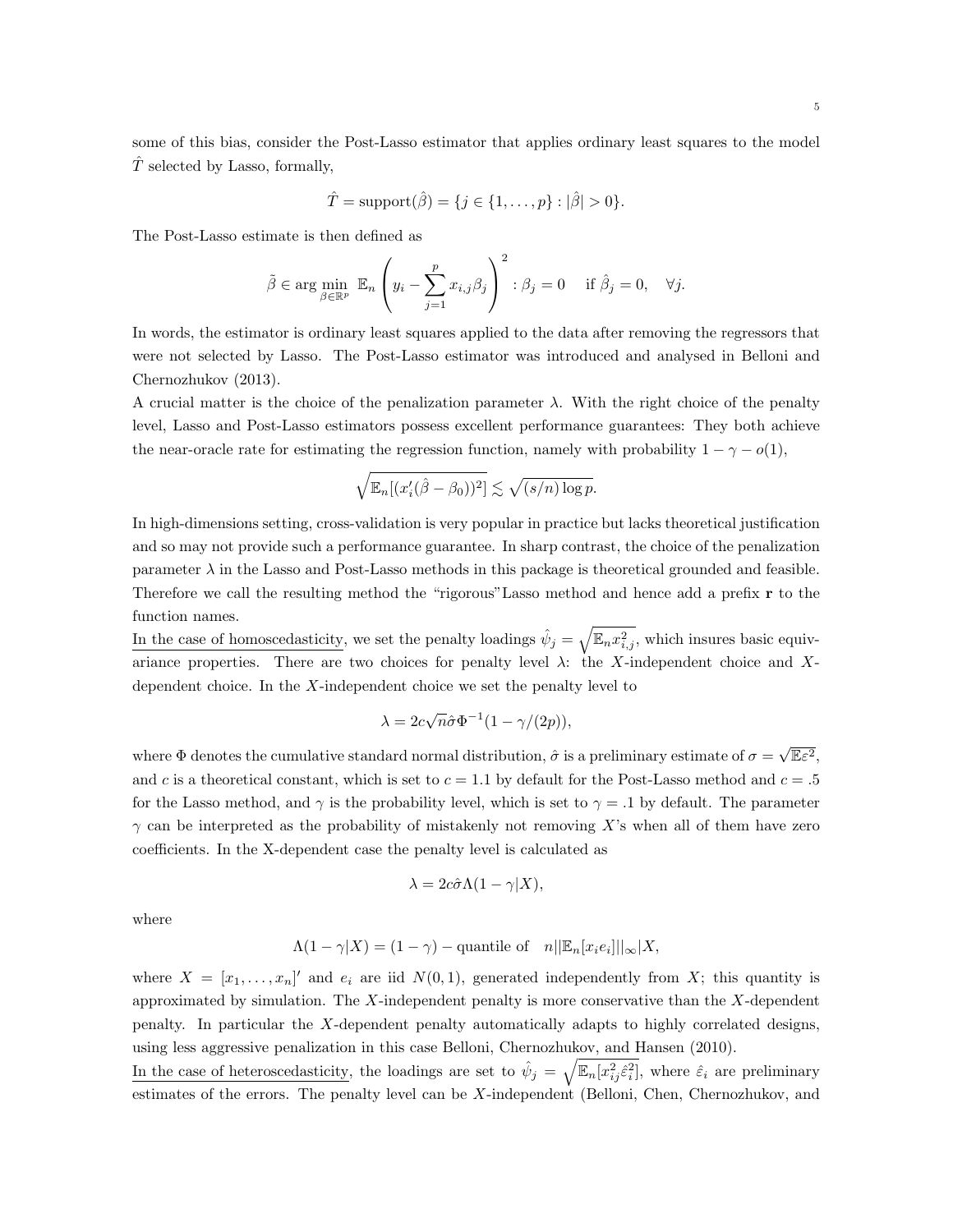Hansen, 2012):

$$
\lambda = 2c\sqrt{n}\Phi^{-1}(1 - \gamma/(2p)),
$$

or it can be X-dependent and estimated by a multiplier bootstrap procedure (Chernozhukov, Chetverikov, and Kato, 2013):

$$
\lambda = c \times c_W(1 - \gamma),
$$

where  $c_W(1-\gamma)$  is the  $1-\gamma$ -quantile of the random variable W, conditional on the data, where

$$
W := n \max_{1 \le j \le p} |2\mathbb{E}_n[x_{ij}\hat{\varepsilon}_i e_i]|,
$$

where  $e_i$  are iid standard normal variables distributed independently from the data, and  $\hat{\varepsilon}_i$  denotes an estimate of the residuals.

Estimation proceeds by iteration. The estimates of residuals  $\hat{\varepsilon}_i$  are initialized by running least squares of  $y_i$  on five regressors that are most correlated to  $y_i$ . This implies conservative starting values for  $\lambda$  and the penalty loadings, and leads to the initial Lasso and Post-Lasso estimates, which are then further updated by iteration. The resulting iterative procedure is fully justified in the theoretical literature.

3.2. A Joint Significance Test for Lasso Regression. A basic question frequently arising in empirical work is whether the Lasso regression has explanatory power, comparable to a F-test for the classical linear regression model. The construction of a joint significance test follows (Chernozhukov, Chetverikov, and Kato, 2013) (Appendix M), and can be described as:

Based on the model  $y_i = a_0 + x_i'b_0 + \varepsilon_i$ , the null hypothesis of joint statistical in-significance is  $b_0 = 0$ . The alternative is that of the joint statistical significance:  $b_0 \neq 0$ . The null hypothesis implies that

$$
\mathbb{E}[(y_i - a_0)x_i] = 0,
$$

and restriction can be tested using the sup-score statistic:

$$
S = \|\sqrt{n} \mathbb{E}_n \left[ (y_i - \hat{a}_0) x_i \right] \|_{\infty},
$$

where  $\hat{a}_i = \mathbb{E}_n[y_i]$ . The critical value for this statistic can be approximated by the multiplier bootstrap procedure, which simulates the statistic:

$$
S^* = \|\sqrt{n} \mathbb{E}_n \left[ (y_i - \hat{a}_0) x_i g_i \right] \|_{\infty},
$$

where  $g_i$ 's are iid  $N(0,1)$ , conditional on the data. The  $(1-\alpha)$ -quantile of  $S^*$  serves as the critical value,  $c(1 - \alpha)$ . We reject the null if  $S > c(1 - \alpha)$  in favor of statistical significant, and we keep the null of non-significance otherwise. This test procedure is implemented in the package when calling the summary-method of rlasso-objects.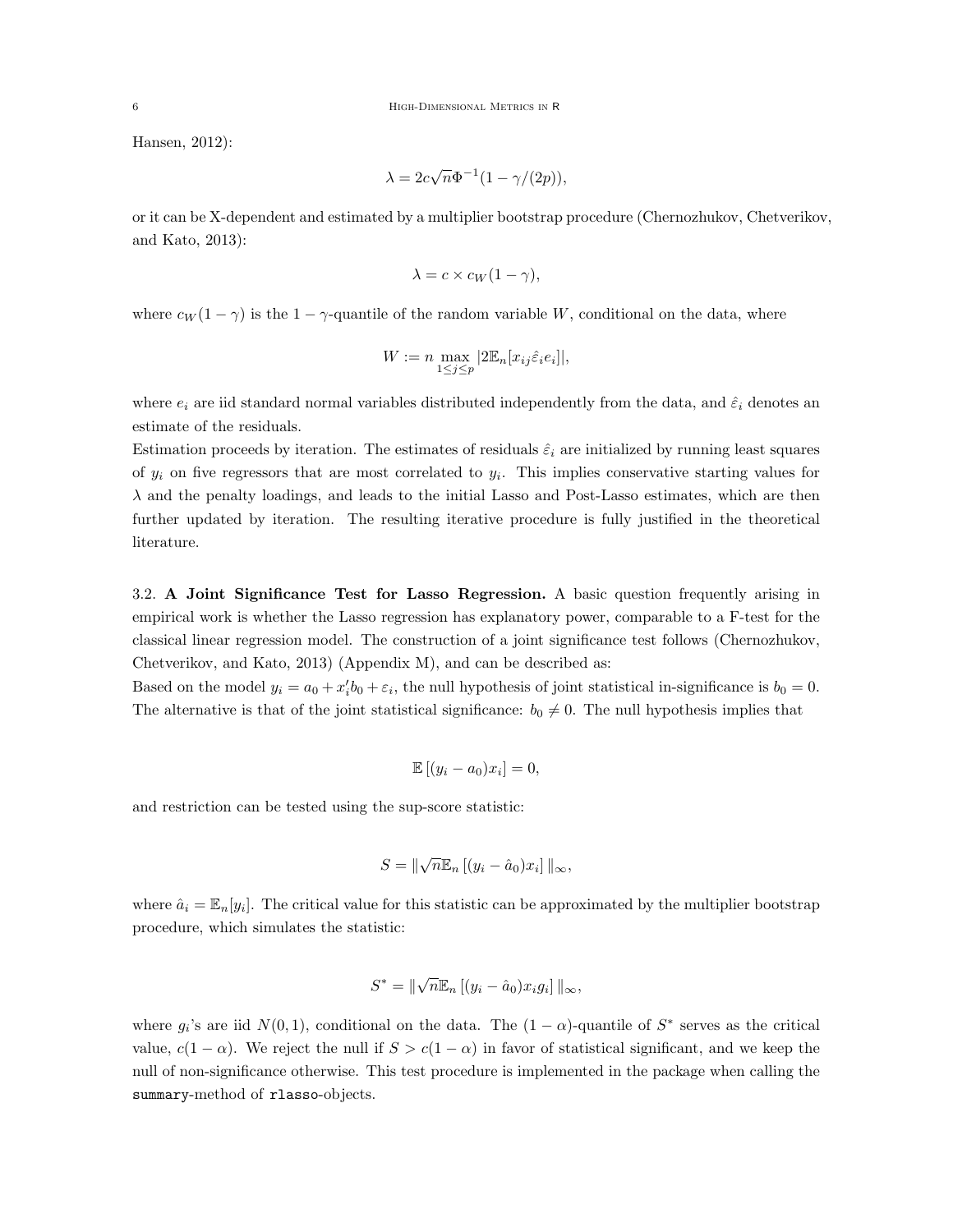R implementation. The function rlasso implements Lasso and post-Lasso, where the prefix "r" signifies that these are theoretically rigorous versions of Lasso and post-Lasso. The default option is post-Lasso, post=TRUE. This function returns an object of S3 class rlasso for which methods like predict, print, summary are provided.

lassoShooting.fit is the computational algorithm that underlies the estimation procedure, which implements a version of the Shooting Lasso Algorithm (Fu, 1998). The user has several options for choosing the non-default options. Specifically, the user can decide if an unpenalized intercept should be included (TRUE by default). The option penalty of the function rlasso allows different choices for the penalization parameter and loadings. It allows for homoskedastic or heteroscedastic errors with default homoscedastic = FALSE. Moreover, the dependence structure of the design matrix might be taken into consideration for calculation of the penalization parameter with  $X$ .dependent.lambda = TRUE. In combination with these options, the option lambda.start allows the user to set a starting value for  $\lambda$  for the different algorithms. Moreover, the user can provide her own fixed value for the penalty level – instead of the data-driven methods discussed above – by setting homoscedastic = "none" and supplying the value via lambda.start.

The constants c and  $\gamma$  from above can be set in the option penalty. The quantities  $\hat{\varepsilon}$ ,  $\Psi$ ,  $\hat{\sigma}$  are calculated in a iterative manner. The maximum number of iterations and the tolerance when the algorithms should stop can be set with control.

The method summary of rlasso-objects displays additionally for model diagnosis the  $R<sup>2</sup>$  value, the adjusted  $R<sup>2</sup>$  with degrees of freedom equal to the number of selected parameters, and the sup-score statistic for joint significance – described above – with corresponding p-value.

Example. (Prediction Using Lasso and Post-Lasso) Consider generated data from a sparse linear model:

```
set.seed(12345)
n = 100 #sample size
p = 100 # number of variables
s = 3 # nubmer of variables with non-zero coefficients
X = matrix(rnorm(n * p), ncol = p)beta = c(rep(5, s), rep(0, p - s))Y = X %*% beta + rnorm(n)
```
Next we estimate the model, print the results, and make in-sample and out-of sample predictions. We can use methods print and summarize to print the results, where the option all can be set to FALSE to limit the print only to the non-zero coefficients.

```
lasso.reg = rlasso(Y \times X, post = FALSE) # use lasso, not-Post-lasso
# lasso.read = rlasso(X, Y, post = FALSE)sum.lasso <- summary(lasso.reg, all = FALSE) # can also do print(lasso.reg, all=FALSE)
##
## Call:
## rlasso.formula(formula = Y ~ X, post = FALSE)
##
```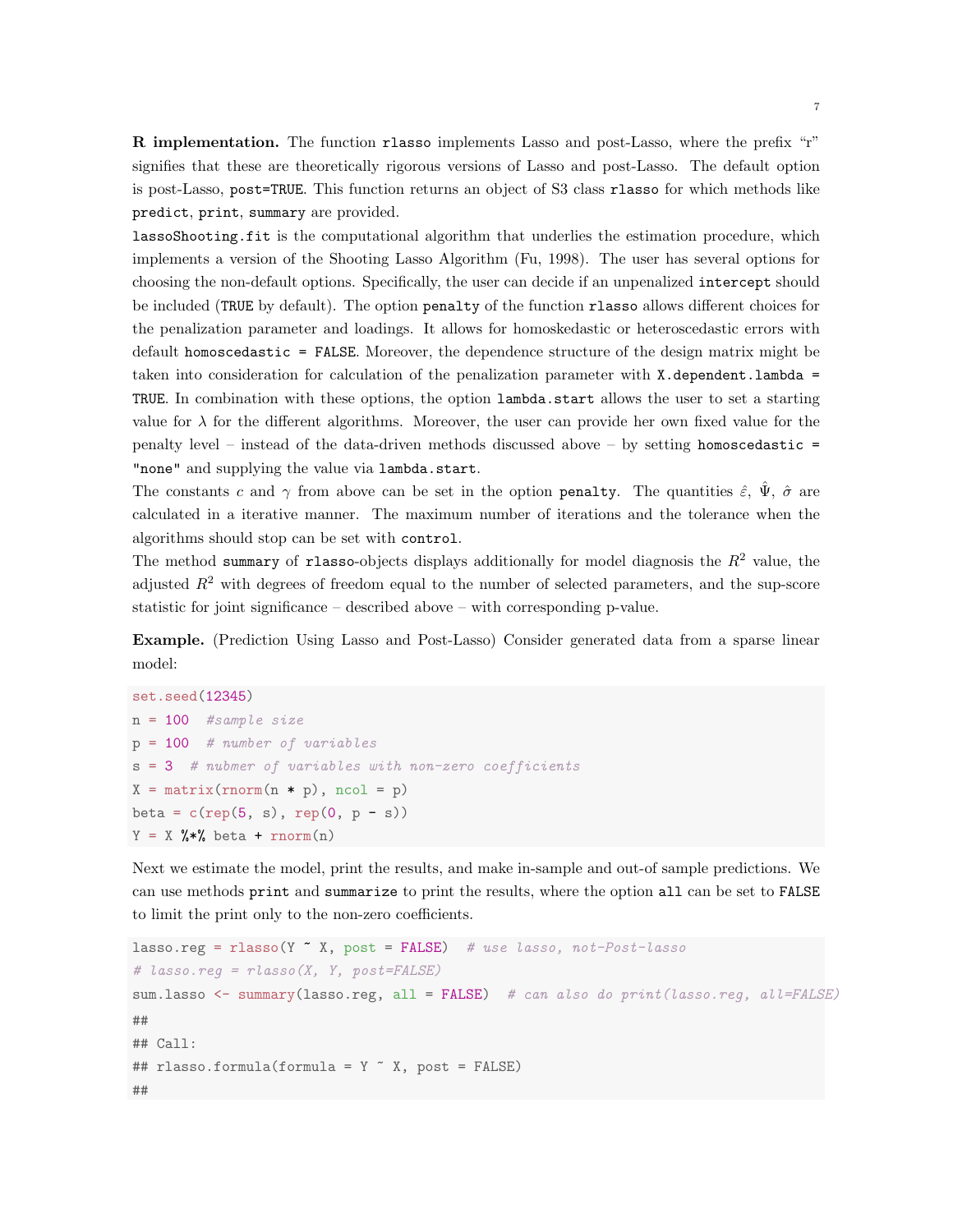```
## Post-Lasso Estimation: FALSE
##
## Total number of variables: 100
## Number of selected variables: 11
##
## Residuals:
## Min 1Q Median 3Q Max
## -2.09008 -0.45801 -0.01237 0.50291 2.25098
##
## Estimate
## (Intercept) 0.057
## 1 4.771
## 2 4.693
## 3 4.766
\# # 13 -0.045## 15 -0.047
## 16 -0.005
\# # 19 -0.092## 22 -0.027
\# # 40 -0.011## 61 0.114
## 100 -0.025
##
## Residual standard error: 0.8039
## Multiple R-squared: 0.9913
## Adjusted R-squared: 0.9902
## Joint significance test:
## the sup score statistic for joint significance test is 64.02 with a p-value of 0
yhat.lasso = predict(lasso.\nreg) #in-sample prediction
Xnew = matrix(rnorm(n * p), ncol = p) # new X
Ynew = Xnew \sqrt{k*} beta + rnorm(n) #new Y
yhat.lasso.new = predict(lasso.reg, newdata = Xnew) #out-of-sample predictionpost.\nlasso.reg = \nglasso(Y \nightharpoonup X, \npost = \nTRUE) #now use post\n -\nprint(post.lasso.reg, all = FALSE) # or use summary(post.lasso.reg, all=FALSE)
##
## Call:
## rlasso.formula(formula = Y \sim X, post = TRUE)
##
## (Intercept) 1 2 3
## 0.0341 4.9241 4.8579 4.9644
```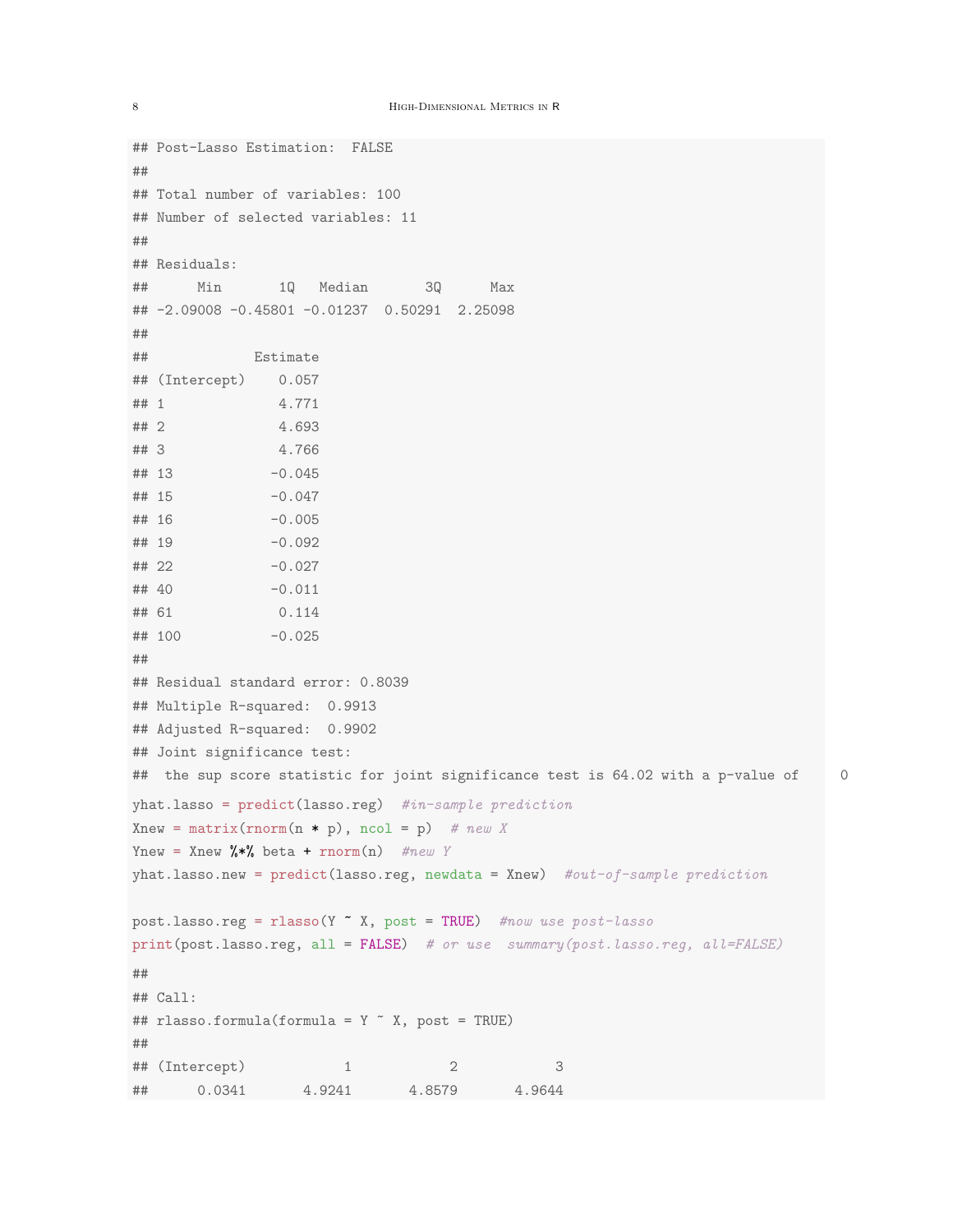```
yhat.postlasso = predict(post.lasso.reg) #in-sample prediction
yhat.postlasso.new = predict(post.lasso.reg, newdata = Xnew) #out-of-sample predictionMAE <- apply(cbind(abs(Ynew - yhat.lasso.new), abs(Ynew - yhat.postlasso.new)), 2,
   mean)
names(MAE) <- c("lasso MAE", "Post-lasso MAE")
print(MAE, digits = 2) # MAE for Lasso and Post-Lasso
## lasso MAE Post-lasso MAE
## 0.91 0.79
```
In the example above the sup-score statistic for overall significance is 64.02 with a pvalue of 0. This means that the null hypothesis is rejected on level  $\alpha = 0.05$  and the model seems to have explanatory power.

### 4. Inference on Target Regression Coefficients

Here we consider inference on the target coefficient  $\alpha$  in the model:

$$
y_i = d_i \alpha_0 + x'_i \beta_0 + \epsilon_i, \quad \mathbb{E} \epsilon_i (x'_i, d'_i)' = 0.
$$

Here  $d_i$  is a target regressor such as treatment, policy or other variable whose regression coefficient  $\alpha_0$ we would like to learn (Belloni, Chernozhukov, and Hansen, 2014). If we are interested in coefficients of several or even many variables, we can simply write the model in the above form treating each variable of interest as  $d_i$  in turn and then applying the estimation and inference procedures described below.

We assume approximate sparsity for  $x_i' \beta_0$  with sufficient speed of decay of the sorted components of  $\beta_0$ , namely  $a(\beta_0) > 1$ . This condition translates into having a sparsity index  $s \ll \sqrt{n}$ . In general  $d_i$  is correlated to  $x_i$ , so  $\alpha_0$  cannot be consistently estimated by the regression of  $y_i$  on  $d_i$ . To keep track of the relationship of  $d_i$  to  $x_i$ , write

$$
d_i = x_i' \pi_0^d + \rho_i^d, \quad \mathbb{E} \rho_i^d x_i = 0.
$$

To estimate  $\alpha_0$ , we also impose approximate sparsity on the regression function  $x'_i \pi_0^d$  with sufficient speed of decay of sorted components of  $\pi_0^d$ , namely  $a(\pi_0^d) > 1$ .

The Orthogonality Principle. Note that we can not use naive estimates of  $\alpha_0$  based simply on applying Lasso and Post-Lasso to the first equation. Such a strategy in general does not produce root-n consistent and asymptotically normal estimators of  $\alpha$ , due to the possibility of large omitted variable bias resulting from estimating the nuisance function  $x_i' \beta_0$  in high-dimensional setting. In order to overcome the omitted variable bias, we need to use orthogonalized estimating equations for  $\alpha_0$ . Specifically we seek to find a score  $\psi(w_i, \alpha, \eta)$ , where  $w_i = (y_i, x'_i)'$  and  $\eta$  is the nuisance parameter, such that

$$
\mathbb{E}\psi(w_i,\alpha_0,\eta_0)=0,\quad \frac{\partial}{\partial\eta}\mathbb{E}\psi(w_i,\alpha_0,\eta_0)=0.
$$

The second equation is the orthogonality condition, which states that the equations are not sensitive to the first-order perturbations of the nuisance parameter  $\eta$  near the true value. The latter property allows estimation of these nuisance parameters  $\eta_0$  by regularized estimators  $\hat{\eta}$ , where regularization is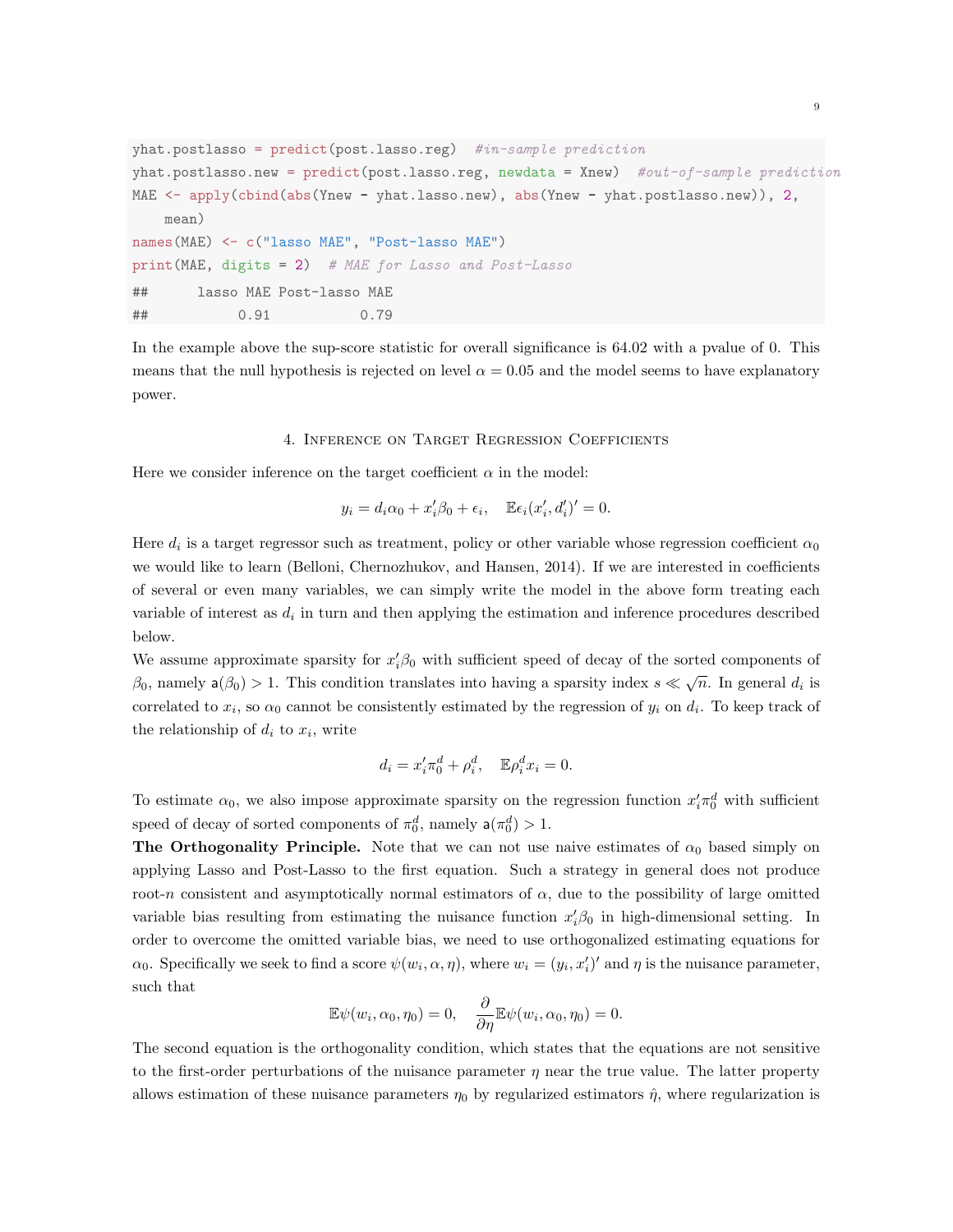done via penalization or selection. Without this property, regularization may have too much effect on the estimator of  $\alpha_0$  for regular inference to proceed.

The estimators  $\hat{\alpha}$  of  $\alpha_0$  solve the empirical analog of the equation above,

$$
\mathbb{E}_n \psi(w_i, \hat{\alpha}, \hat{\eta}) = 0,
$$

where we have plugged in the estimator  $\hat{\eta}$  for the nuisance parameter. Due to the orthogonality property the estimator is first-order equivalent to the infeasible estimator  $\tilde{\alpha}$  solving

$$
\mathbb{E}_n \psi(w_i, \tilde{\alpha}, \eta_0) = 0,
$$

where we use the true value of the nuisance parameter. The equivalence holds in a variety of models under plausible conditions. The systematic development of the orthogonality condition for inference on low-dimensional parameters in modern high-dimensional settings is given in Chernozhukov, Hansen, and Spindler (2015a).

In turns out that in the linear model the orthogonal equations are closely connected to the classical ideas of partialling out.

4.1. Intuition for the Orthogonality Principle in Linear Models via Partialling Out. One way to think about estimation of  $\alpha_0$  is to think of the regression model:

$$
\rho_i^y = \alpha_0 \rho_i^d + \epsilon_i,
$$

where  $\rho_i^y$  is the residual that is left after partialling out the linear effect of  $x_i$  from  $y_i$  and  $\rho_i^d$  is the residual that is left after partialling out the linear effect of  $x_i$  from  $d_i$ , both done in the population. Note that we have  $\mathbb{E}\rho_i^y x_i = 0$ , i.e.  $\rho_i^y = y_i - x_i' \pi_0^y$  where  $x_i' \pi_0^y$  is the linear projection of  $y_i$  on  $x_i$ . After partialling out,  $\alpha_0$  is the population regression coefficient in the univariate regression of  $\rho_i^y$  on  $\rho_i^d$ . This is the Frisch-Waugh-Lovell theorem. Thus,  $\alpha = \alpha_0$  solves the population equation:

$$
\mathbb{E}(\rho_i^y - \alpha \rho_i^d)\rho_i^d = 0.
$$

The score associated to this equation is:

$$
\psi(w_i, \alpha, \eta) = (y_i - x_i' \pi^y) - \alpha (d_i - x_i' \pi^d)) (d_i - x_i' \pi^d), \quad \eta = (\pi^{y'}, \pi^{d'})',
$$
  

$$
\psi(w_i, \alpha_0, \eta_0) = (\rho_i^y - \alpha \rho_i^d) \rho_i^d, \quad \eta_0 = (\pi_0^{y'}, \pi_0^{d'}).
$$

It is straightforward to check that this score obeys the orthogonality principle; moreover, this score is the semi-parametrically efficient score for estimating the regression coefficient  $\alpha_0$ .

In low-dimensional settings, the empirical version of the partialling out approach is simply another way to do the least squares. Let's verify this in an example. First, we generate some data

```
set.seed(1)
n = 5000p = 20X = matrix(rnorm(n * p), ncol = p)colnames(X) = c("d", paste("x", 1:19, sep = ""))
xnames = colnames(X)[-1]
beta = rep(1, 20)y = X %*% beta + rnorm(n)
```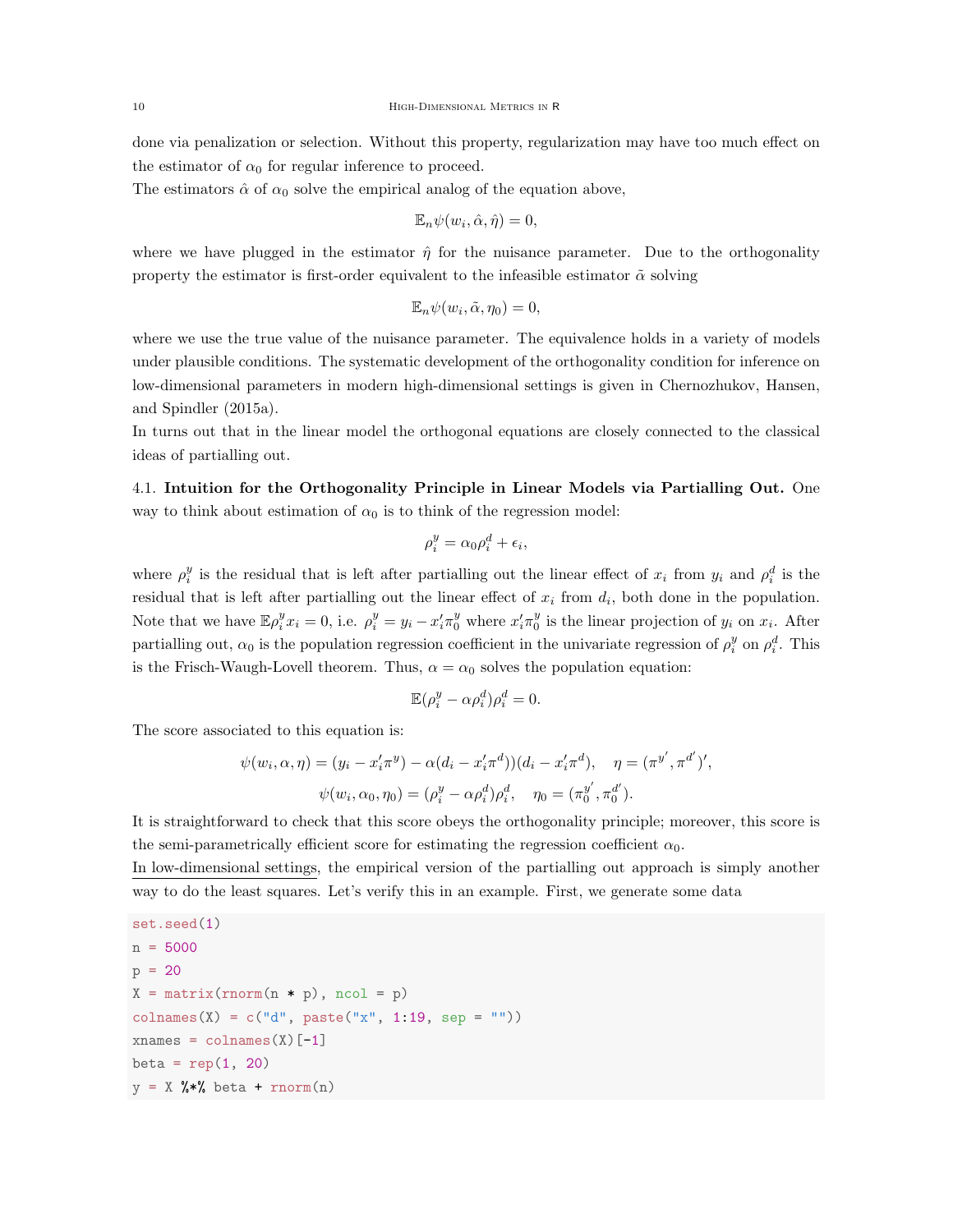$dat = data.frame(y = y, X)$ 

We can estimate  $\alpha_0$  by running full least squares:

```
# full fit
fmla = as.formata(paste("y "", paste(colnames(X), collapse = "+")))full.fit = lm(fmla, data = dat)summary(full.fit)$coef["d", 1:2]
## Estimate Std. Error
## 0.97807455 0.01371225
```
Another way to estimate  $\alpha_0$  is to first partial out the x-variables from  $y_i$  and  $d_i$ , and run least squares on the residuals:

```
fnla.y = as.format(a(paste('y " ", paste(xnames, collapse = "+"))))fmla.d = as.format(a^ " " , paste(xnames, collapse = "+"))# partial fit via ols
rY = Im(fmla.y, data = dat)$res
rD = Im(fmla.d, data = dat)$res
partial.fit.ls = lm(rY \sim rD)summary(partial.fit.ls)$coef["rD", 1:2]
## Estimate Std. Error
## 0.97807455 0.01368616
```
One can see that the estimates are identical, while standard errors are nearly identical. In fact, the standard errors are asymptotically equivalent due to the orthogonality property of the estimating equations associated with the partialling out approach.

In high-dimensional settings, we can no longer rely on the full least-squares and instead may rely on Lasso or Post-Lasso for partialling out. This amounts to using orthogonal estimating equations, where we estimate the nuisance parameters by Lasso or Post-Lasso. Let's try this in the above example, using Post-Lasso for partialling out:

```
# partial fit via post-lasso
rY = rlasso(fmla.y, data = dat)$res
rD = rlasso(fmla.d, data = dat)$respartial.fit.postlasso = lm(rY \sim rD)summary(partial.fit.postlasso)$coef["rD", 1:2]
## Estimate Std. Error
## 0.97273870 0.01368677
```
We see that this estimate and standard errors are nearly identical to the previous estimates given above. In fact they are asymptotically equivalent to the previous estimates in the low-dimensional settings, with the advantage that, unlike the previous estimates, they will continue to be valid in the high-dimensional settings.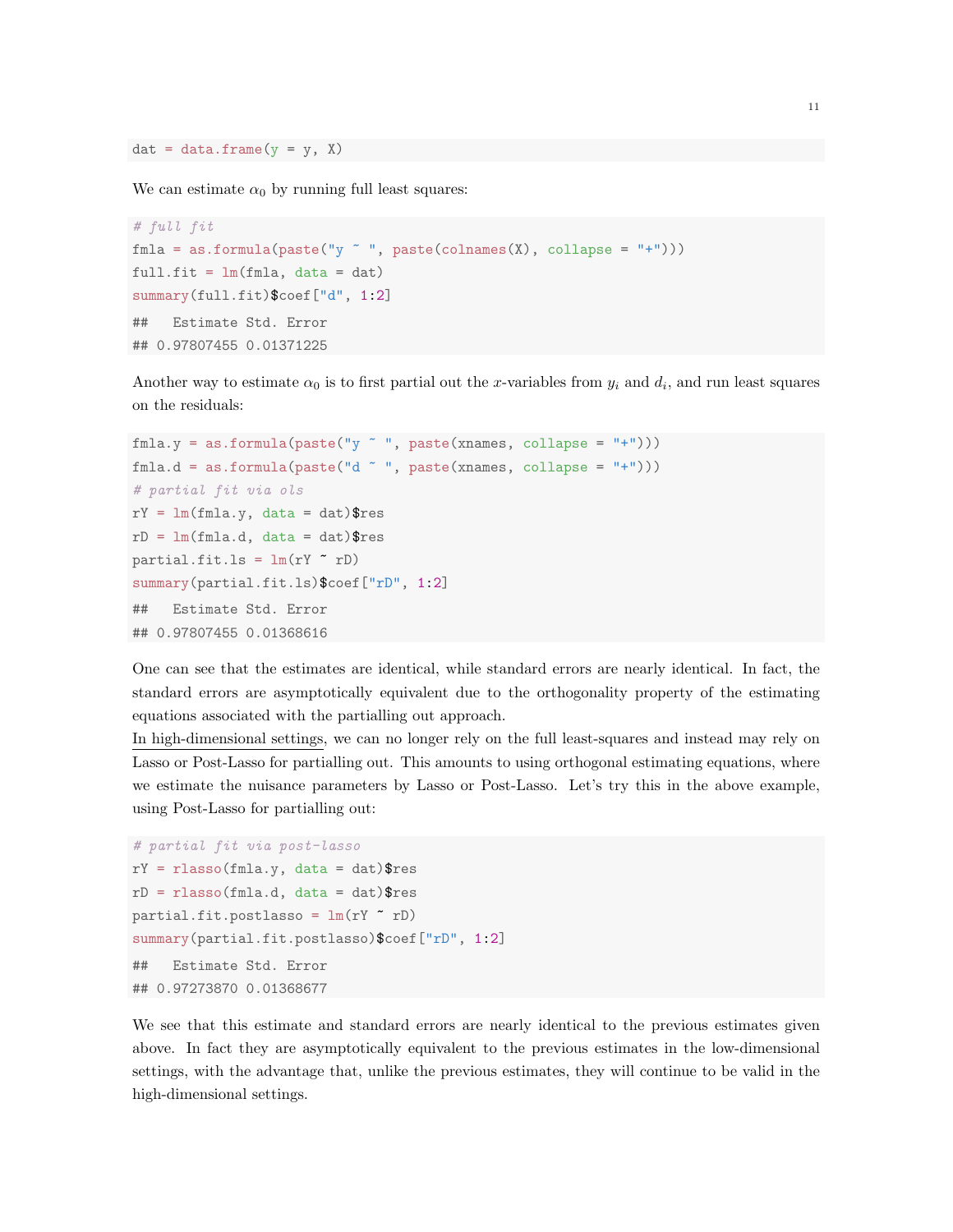The orthogonal estimating equations method – based on partialling out via Lasso or post-Lasso – is implemented by the function rlassoEffect, using method= "partialling out":

```
Eff = rlassoEffect(X[, -1], y, X[, 1], method = "partialling out")
summary(Eff)$coef[, 1:2]
## Estimate. Std. Error
## 0.97273870 0.01368677
```
Another orthogonal estimating equations method – based on the double selection of covariates – is implemented by the the function rlassoEffect, using method= "double selection". Algorithmically the method is as follows:

- (1) Select controls  $x_{ij}$ 's that predict  $y_i$  by Lasso.
- (2) Select controls  $x_{ij}$ 's that predict  $d_i$  by Lasso.
- (3) Run OLS of  $y_i$  on  $d_i$  and the union of controls selected in steps 1 and 2.

```
Eff = rlassoEffect(X[, -1], y, X[, 1], method = "double selection")
summary(Eff)$coef[, 1:2]
## Estimate. Std. Error
## 0.97807455 0.01415624
```
4.2. Inference: Confidence Intervals and Significance Testing. The function rlassoEffects does inference – namely construction of confidence intervals and significance testing – for target variables. Those can be specified either by the variable names, an integer valued vector giving their position in x or by a logical vector indicating the variables for which inference should be conducted. It returns an object of S3 class rlassoEffects for which the methods summary, print, confint, and plot are provided. rlassoEffects is a wrap function for the function rlassoEffect which does inference for a single target regressor. The theoretical underpinning is given in Belloni, Chernozhukov, and Hansen (2014) and for a more general class of models in Belloni, Chernozhukov, and Kato (2014). The function rlassoEffects might either be used in the form rlassoEffects $(x, y, index)$  where x is a matrix, y denotes the outcome variable and index specifies the variables of x for which inference is conducted. This can done by an integer vector (postion of the variables), a logical vector or the name of the variables. An alternative usage is as rlassoEffects(formula, data, I) where I is a one-sided formula which specifies the variables for which is inference is conducted. For further details we refer to the help page of the function and the following examples where both methods for usage are shown.

Here is an example of the use.

```
set.seed(1)
n = 100 #sample size
p = 100 # number of variables
s = 3 # nubmer of non-zero variables
X = matrix(rnorm(n * p), ncol = p)colnames(X) <- paste("X", 1:p, sep = "")
```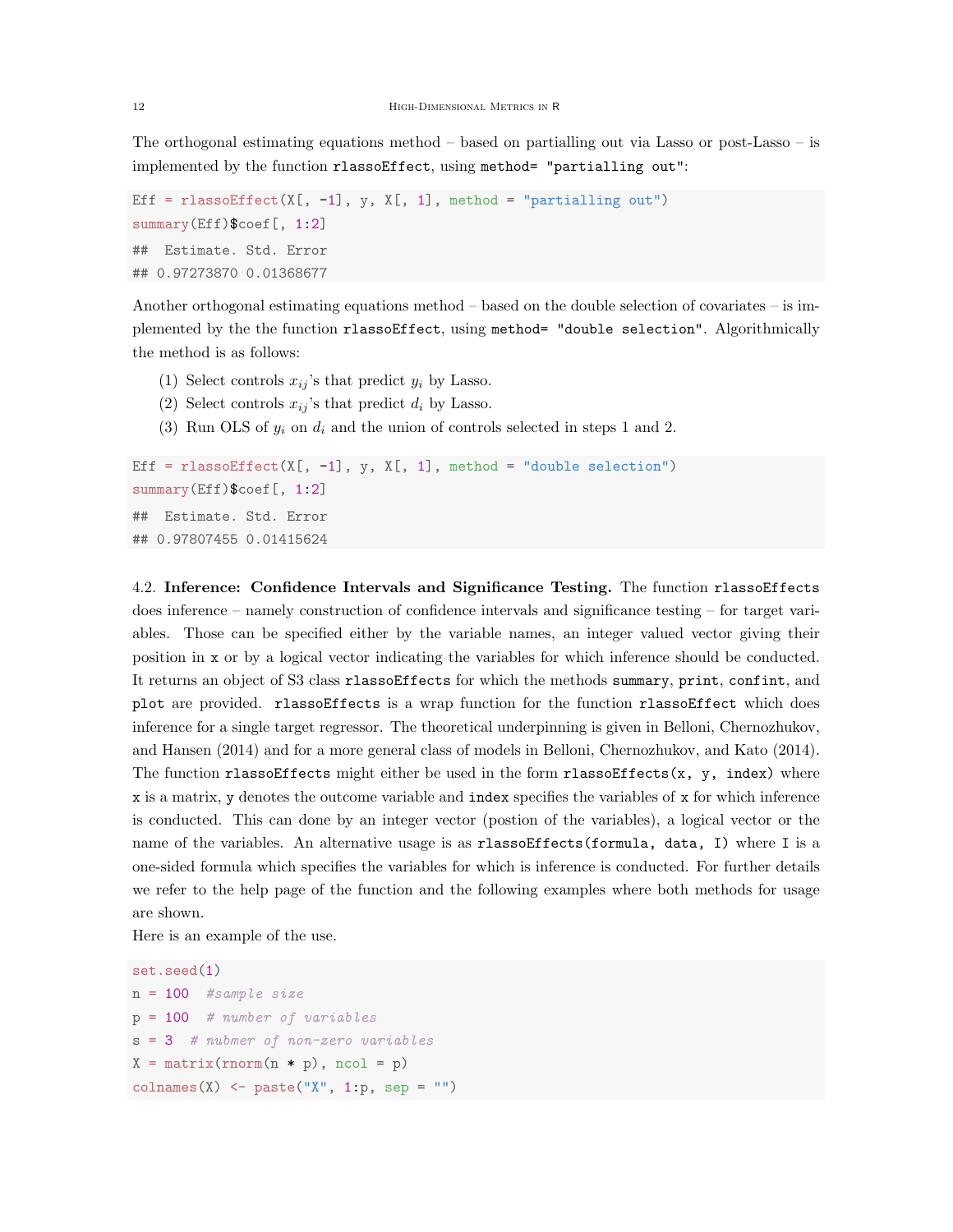```
beta = c(rep(3, s), rep(0, p - s))y = 1 + X %*% beta + rnorm(n)
data = data-frame(cbind(y, X))colnames(data)[1] <- "y"
fm = paste("y "", paste(colnames(X), collapse = "+"))fm = as.format(fm)
```
We can do inference on a set of variables of interest, e.g. the first, second, third, and the fiftieth:

```
# lasso.effect = rlassoEffects(X, y, index=c(1,2,3,50))
lasso.effect = rlassoEffects(fm, I = X1 + X2 + X3 + X50, data = data)
print(lasso.effect)
##
## Call:
## rlassoEffects.formula(formula = fm, data = data, I = ~X1 + X2 +
## X3 + X50)
##
## Coefficients:
## X1 X2 X3 X50
## 2.94448 3.04127 2.97540 0.07196
summary(lasso.effect)
## [1] "Estimates and significance testing of the effect of target variables"
## Estimate. Std. Error t value Pr(>|t|)
## X1 2.94448 0.08815 33.404 <2e-16 ***
## X2 3.04127 0.08389 36.253 <2e-16 ***
## X3 2.97540 0.07804 38.127 <2e-16 ***
## X50 0.07196 0.07765 0.927 0.354
## ---
## Signif. codes:
## 0 '***' 0.001 '**' 0.01 '*' 0.05 '.' 0.1 ' ' 1
confint(lasso.effect)
## 2.5 % 97.5 %
## X1 2.77171308 3.1172421
## X2 2.87685121 3.2056979
## X3 2.82244962 3.1283583
## X50 -0.08022708 0.2241377
```
The two methods are first-order equivalent in both low-dimensional and high-dimensional settings under regularity conditions. Not surprisingly we see that in the numerical example of this section, the estimates and standard errors produced by the two methods are very close to each other.

It is also possible to estimate joint confidence intervals. The method relies on a multiplier bootstrap method as described in Belloni, Chernozhukov, and Kato (2014). Joint confidence intervals can be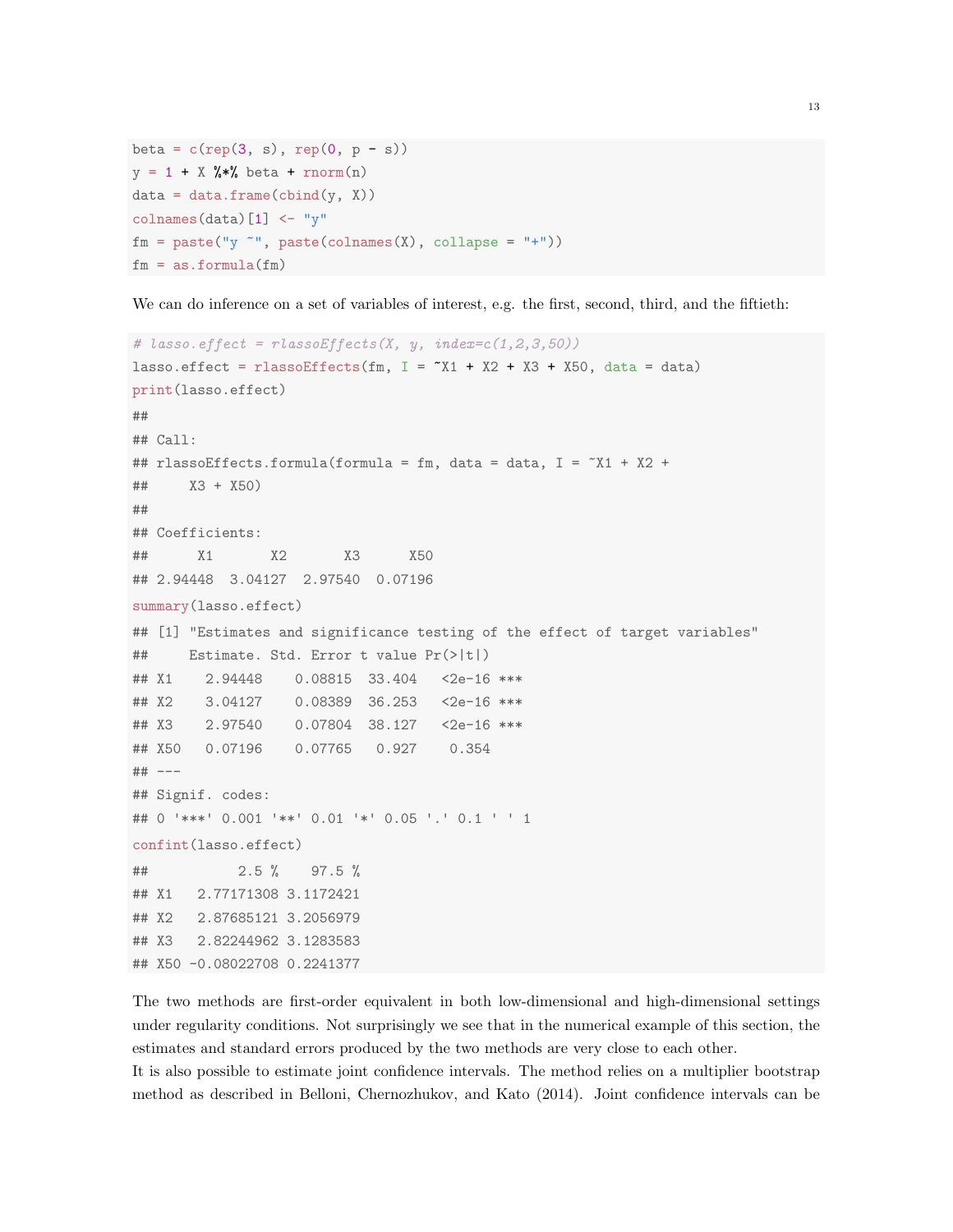invoked by setting the option joint to TRUE in the method confint for objects of class rlassoEffects. We will also demonstrate the application of joint confidence intervals in an empirical application in the next section.

confint(lasso.effect, level = 0.95, joint = TRUE) ## 2.5 % 97.5 % ## X1 2.7279477 3.1610075 ## X2 2.8371214 3.2454278 ## X3 2.7833176 3.1674903 ## X50 -0.1154509 0.2593615

Finally, we can also plot the estimated effects with their confidence intervals:

```
plot(lasso.effect, main = "Confidence Intervals")
```
For logistic regression we provide the functions rlassologit and rlassologitEffects. Further information can be found in the help.

4.3. Application: the effect of gender on wage. In Labour Economics an important question is how the wage is related to the gender of the employed. We use US census data from the year 2012 to analyse the effect of gender and interaction effects of other variables with gender on wage jointly. The dependent variable is the logarithm of the wage, the target variable is female (in combination with other variables). All other variables denote some other socio-economic characteristics, e.g. marital status, education, and experience. For a detailed description of the variables we refer to the help page. First, we load and prepare the data.

```
library(hdm)
data(cps2012)
X <- model.matrix(~-1 + female + female:(widowed + divorced + separated + nevermarried +
    hsd08 + hsd911 + hsg + cg + ad + mw + so + we + exp1 + exp2 + exp3) + +(widowed +
    divorced + separated + nevermarried + hsd08 + hsd911 + hsg + cg + ad + mw + so +
    we + exp1 + exp2 + exp3<sup>2</sup>, data = cps2012)
dim(X)
## [1] 29217 136
X \leftarrow X[, which(apply(X, 2, var) != 0)] # exclude all constant variables
dim(X)
## [1] 29217 116
index.gender <- grep("female", colnames(X))
y <- cps2012$lnw
```
The parameter estimates for the target parameters, i.e. all coefficients related to gender (i.e. by interaction with other variables) are calculated and summarized by the following commands

```
effects.female \leq rlassoEffects(x = X, y = y, index = index.gender)
summary(effects.female)
```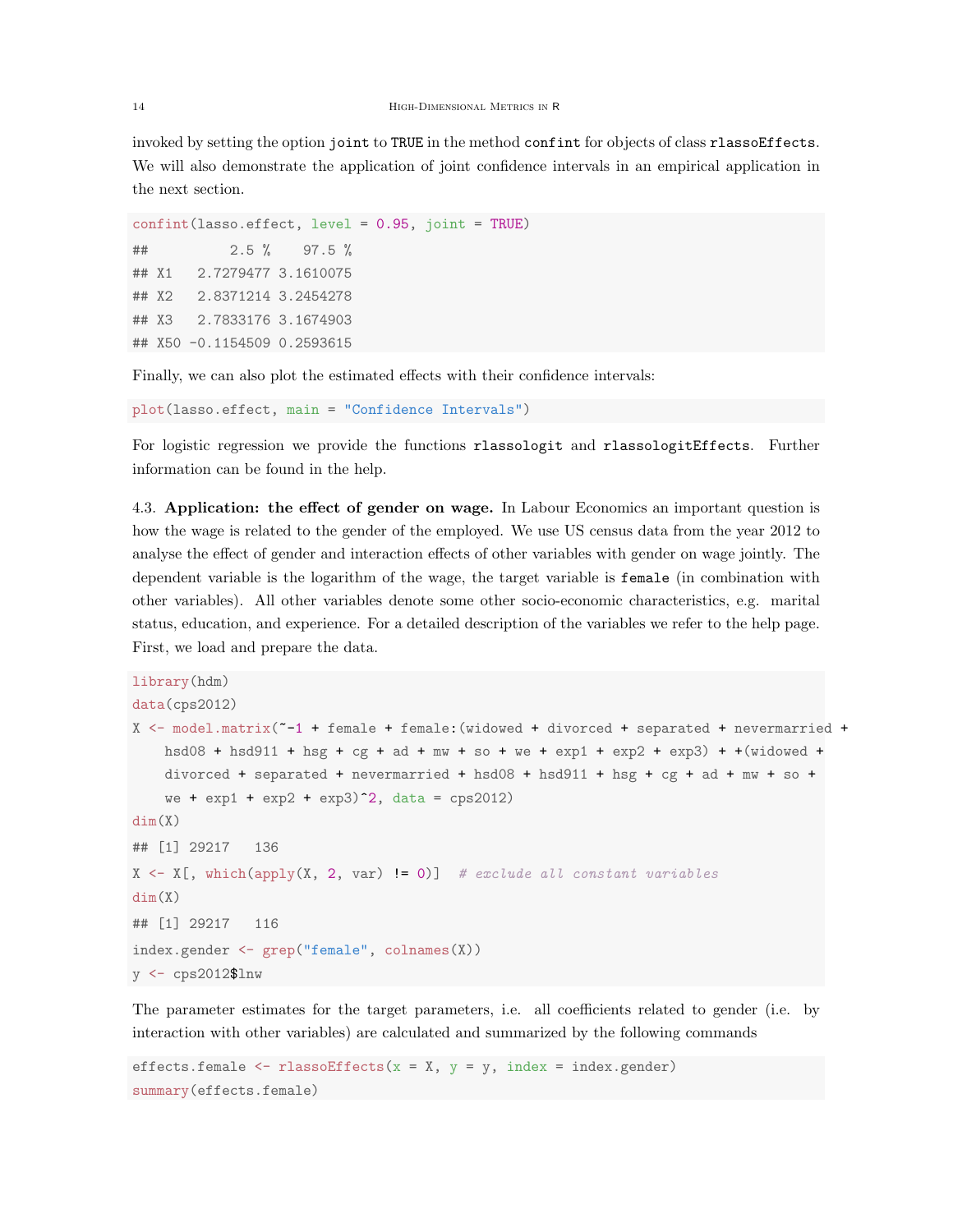| ## | [1] "Estimates and significance testing of the effect of target variables" |             |                                       |  |                     |  |
|----|----------------------------------------------------------------------------|-------------|---------------------------------------|--|---------------------|--|
| ## |                                                                            |             | Estimate. Std. Error t value Pr(> t ) |  |                     |  |
|    | ## female                                                                  | -0.154923   | $0.050162 -3.088 0.002012$            |  |                     |  |
|    | ## female:widowed                                                          | 0.136095    | 0.090663                              |  | 1.501 0.133325      |  |
|    | ## female:divorced                                                         | 0.136939    | 0.022182 6.174 6.68e-10               |  |                     |  |
|    | ## female:separated                                                        | 0.023303    | 0.053212  0.438  0.661441             |  |                     |  |
|    | ## female:nevermarried 0.186853                                            |             | $0.019942$ 9.370 < 2e-16              |  |                     |  |
|    | ## female:hsd08                                                            | 0.027810    | 0.120914  0.230 0.818092              |  |                     |  |
|    | ## female:hsd911                                                           | $-0.119335$ | 0.051880                              |  | $-2.300$ 0.021435   |  |
|    | ## female:hsg                                                              | $-0.012890$ | 0.019223                              |  | $-0.671$ $0.502518$ |  |
|    | ## female:cg                                                               | 0.010139    | $0.018327$ 0.553 0.580114             |  |                     |  |
|    | ## female:ad                                                               | $-0.030464$ | 0.021806                              |  | $-1.397$ 0.162405   |  |
|    | ## female:mw                                                               | $-0.001063$ | 0.019192                              |  | $-0.055$ 0.955811   |  |
|    | ## female:so                                                               | $-0.008183$ | 0.019357                              |  | $-0.423$ 0.672468   |  |
|    | ## female:we                                                               | $-0.004226$ | 0.021168                              |  | $-0.200$ $0.841760$ |  |
|    | ## female:exp1                                                             | 0.004935    | 0.007804  0.632  0.527139             |  |                     |  |
|    | ## female:exp2                                                             | $-0.159519$ | 0.045300                              |  | $-3.521$ 0.000429   |  |
|    | ## female:exp3                                                             | 0.038451    | $0.007861$ 4.891 1.00e-06             |  |                     |  |
| ## |                                                                            |             |                                       |  |                     |  |
|    | ## female                                                                  | $**$        |                                       |  |                     |  |
|    | ## female:widowed                                                          |             |                                       |  |                     |  |
|    | ## female:divorced                                                         | ***         |                                       |  |                     |  |
|    | ## female: separated                                                       |             |                                       |  |                     |  |
|    | ## female:nevermarried ***                                                 |             |                                       |  |                     |  |
|    | ## female:hsd08                                                            |             |                                       |  |                     |  |
|    | ## female:hsd911                                                           | $\ast$      |                                       |  |                     |  |
|    | ## female:hsg                                                              |             |                                       |  |                     |  |
|    | ## female:cg                                                               |             |                                       |  |                     |  |
|    | ## female:ad                                                               |             |                                       |  |                     |  |
|    | ## female:mw                                                               |             |                                       |  |                     |  |
|    | ## female:so                                                               |             |                                       |  |                     |  |
|    | ## female:we                                                               |             |                                       |  |                     |  |
|    | ## female:exp1                                                             |             |                                       |  |                     |  |
|    | ## female:exp2                                                             | ***         |                                       |  |                     |  |
|    | ## female:exp3                                                             | ***         |                                       |  |                     |  |
|    | ## ---                                                                     |             |                                       |  |                     |  |
|    | ## Signif. codes:                                                          |             |                                       |  |                     |  |
|    | ## 0 '***' 0.001 '**' 0.01 '*' 0.05 '.' 0.1 ' ' 1                          |             |                                       |  |                     |  |

Finally, we estimate and plot confident intervals, first "pointwise" and then the joint confidence intervals.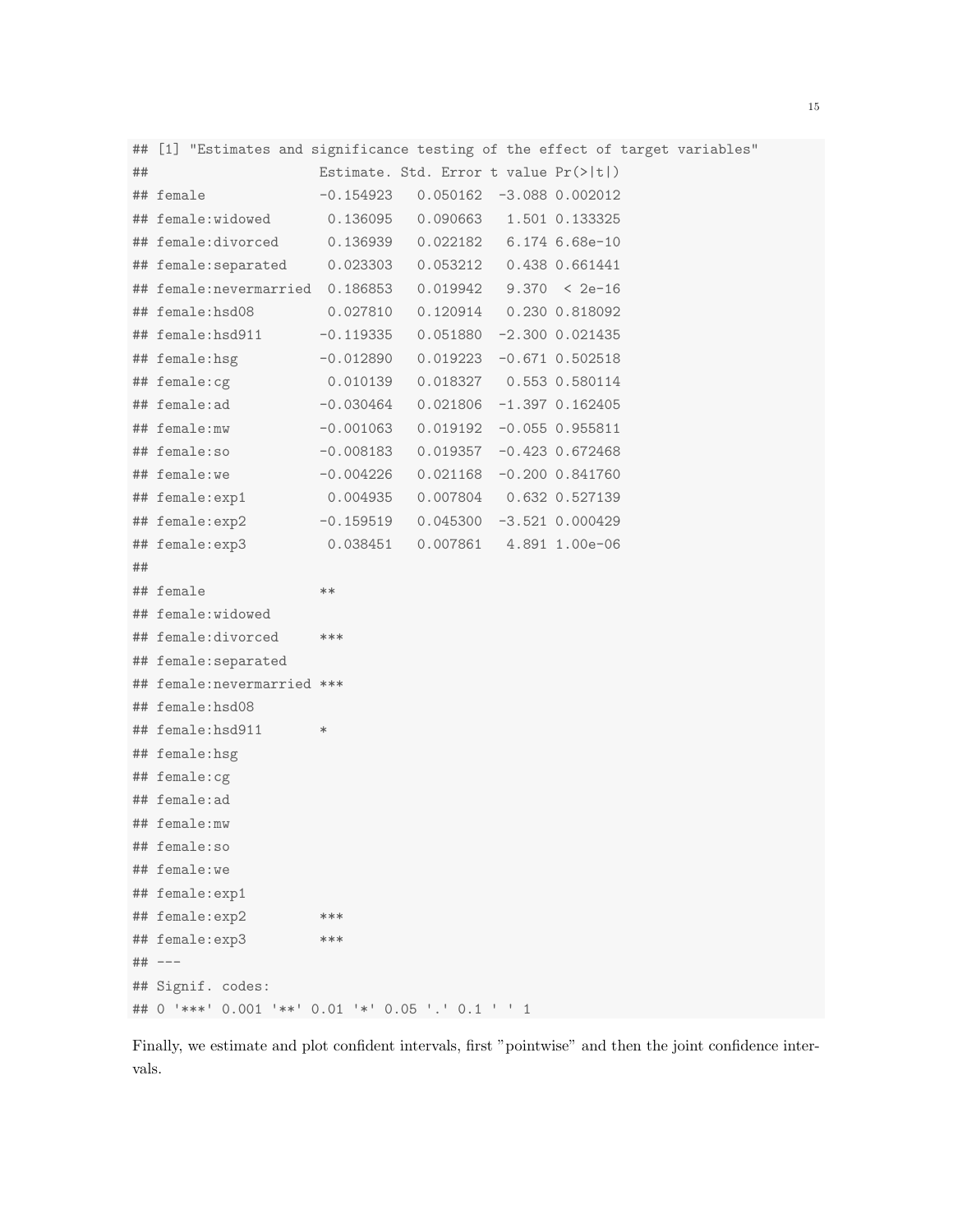|    | joint. CI <- confint (effects. female, level = 0.95, joint = TRUE)    |                            |                 |  |
|----|-----------------------------------------------------------------------|----------------------------|-----------------|--|
|    | joint.CI                                                              |                            |                 |  |
| ## |                                                                       |                            | $2.5 \%$ 97.5 % |  |
|    | ## female                                                             | $-0.29422452 -0.01562204$  |                 |  |
|    | ## female:widowed -0.13367117 0.40586213                              |                            |                 |  |
|    | ## female:divorced 0.07479695 0.19908182                              |                            |                 |  |
|    | ## female: separated -0.11671664 0.16332216                           |                            |                 |  |
|    | ## female:nevermarried 0.12925782 0.24444915                          |                            |                 |  |
|    | ## female:hsd08                                                       | $-0.37450228$ 0.43012291   |                 |  |
|    | ## female:hsd911                                                      | $-0.26902488$ 0.03035480   |                 |  |
|    |                                                                       |                            |                 |  |
|    |                                                                       |                            |                 |  |
|    |                                                                       |                            |                 |  |
|    | ## female:mw -0.05470794 0.05258106                                   |                            |                 |  |
|    |                                                                       |                            |                 |  |
|    |                                                                       |                            |                 |  |
|    | ## female:exp1                                                        | $-0.01649540$ 0.02636592   |                 |  |
|    | ## female:exp2                                                        | $-0.28414464 - 0.03489402$ |                 |  |
|    | ## female:exp3 0.01684777 0.06005338                                  |                            |                 |  |
|    | # plot (effects.female, joint=TRUE, level=0.95) # plot of the effects |                            |                 |  |

This analysis allows a closer look how discrimination according to gender is related to other socioeconomic variables.

As a side remark, the version 0.2 allows also now a formula interface for many functions including rlassoEffects. Hence, the analysis could also be done more compact as

```
effects.female <- rlassoEffects(lnw ~ female + female:(widowed + divorced + separated +
   nevermarried + hsd08 + hsd911 + hsg + cg + ad + mw + so + we + exp1 + exp2 +
    exp3) + (widowed + divorced + separated + nevermarried + hsd08 + hsd911 + hsg +
    cg + ad + mw + so + we + exp1 + exp2 + exp3)^2, data = cps2012, I = ^*female +
    female:(widowed + divorced + separated + nevermarried + hsd08 + hsd911 + hsg +
       cg + ad + mw + so + we + exp1 + exp2 + exp3))
```
The one-sided option I gives the target variables for which inference is conducted.

4.4. Application: Estimation of the treatment effect in a linear model with many confounding factors. A part of empirical growth literature has focused on estimating the effect of an initial (lagged) level of GDP (Gross Domestic Product) per capita on the growth rates of GDP per capita. In particular, a key prediction from the classical Solow-Swan-Ramsey growth model is the hypothesis of convergence, which states that poorer countries should typically grow faster and therefore should tend to catch up with the richer countries, conditional on a set of institutional and societal characteristics. Covariates that describe such characteristics include variables measuring education and science policies, strength of market institutions, trade openness, savings rates and others.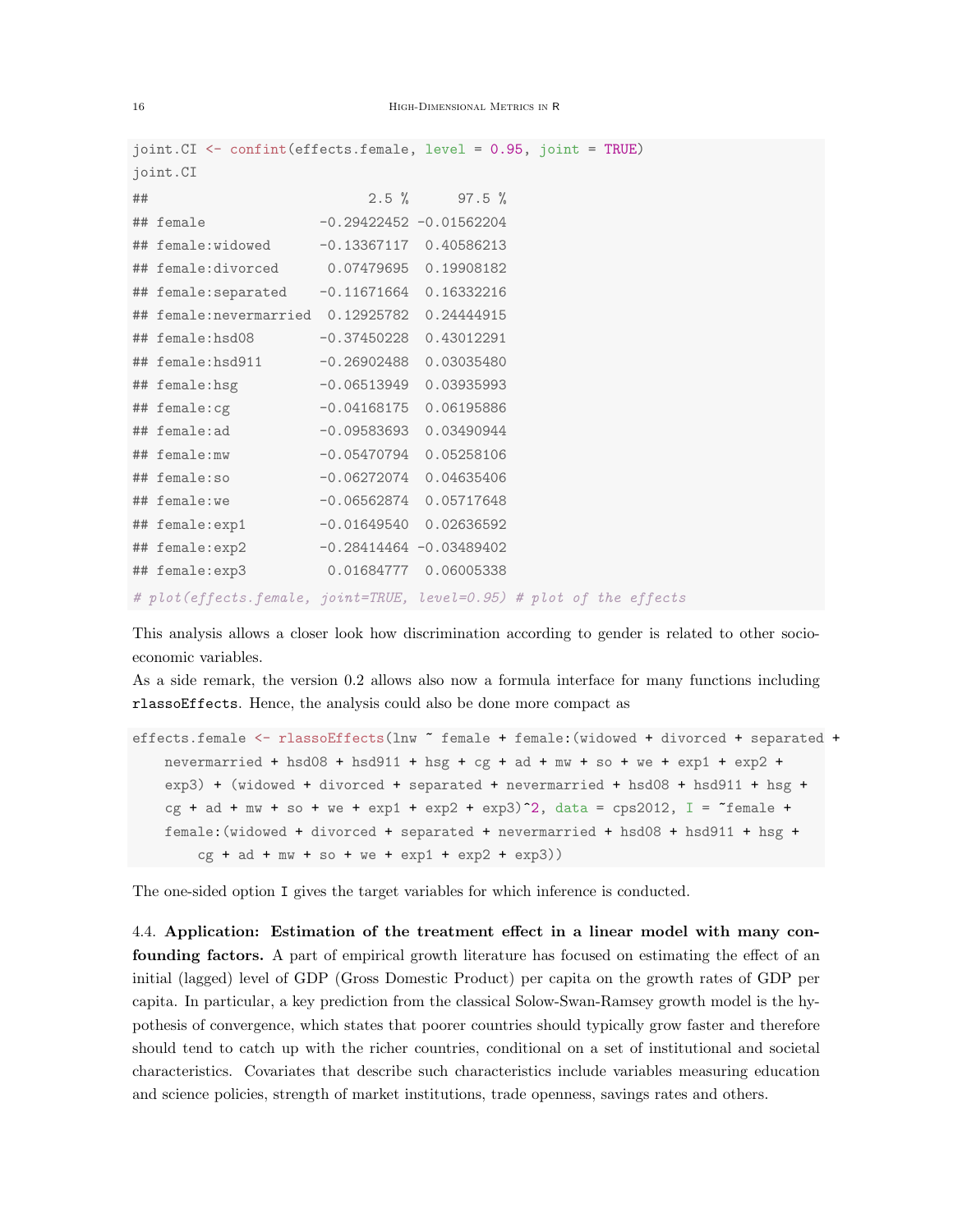Thus, we are interested in a specification of the form:

$$
y_i = \alpha_0 d_i + \sum_{j=1}^p \beta_j x_{ij} + \varepsilon_i,
$$

where  $y_i$  is the growth rate of GDP over a specified decade in country i,  $d_i$  is the log of the initial level of GDP at the beginning of the specified period, and the  $x_{ij}$ 's form a long list of country i's characteristics at the beginning of the specified period. We are interested in testing the hypothesis of convergence, namely that  $\alpha_1 < 0$ . Given that in the Barro and Lee (1994) data, the number of covariates p is large relative to the sample size  $n$ , covariate selection becomes a crucial issue in this analysis. We employ here the partialling out approach (as well as the double selection version) introduced in the previous section.

First, we load and prepare the data

```
data(GrowthData)
dim(GrowthData)
## [1] 90 63
y = GrowthData[, 1, drop = F]d = GrowthData[, 3, drop = F]X = as.matrix(GrowthData)[, -c(1, 2, 3)]varnames = colnames(GrowthData)
```
Now we can estimate the effect of the initial GDP level. First, we estimate by OLS:

```
xnames = varnames[-c(1, 2, 3)] # names of X variables
dandxnames = varnames[-c(1, 2)] # names of D and X variables
# create formulas by pasting names (this saves typing times)
fmla = as.formula(paste("Outcome ~ ", paste(dandxnames, collapse = "+")))
ls.effect = lm(fmla, data = GrowthData)
```
Second, we estimate the effect by the partialling out by Post-Lasso:

```
dX = as.matrix(cbind(d, X))lasso.effect = rlassoEffect(x = X, y = y, d = d, method = "partialling out")
summary(lasso.effect)
## [1] "Estimates and significance testing of the effect of target variables"
## Estimate. Std. Error t value Pr(>|t|)
## [1,] -0.04981 0.01394 -3.574 0.000351 ***
## ---
## Signif. codes:
## 0 '***' 0.001 '**' 0.01 '*' 0.05 '.' 0.1 ' ' 1
```
Third, we estimate the effect by the double selection method:

```
dX = as.matrix(cbind(d, X))doublesel.effect = rlassoEffect(x = X, y = y, d = d, method = "double selection")
```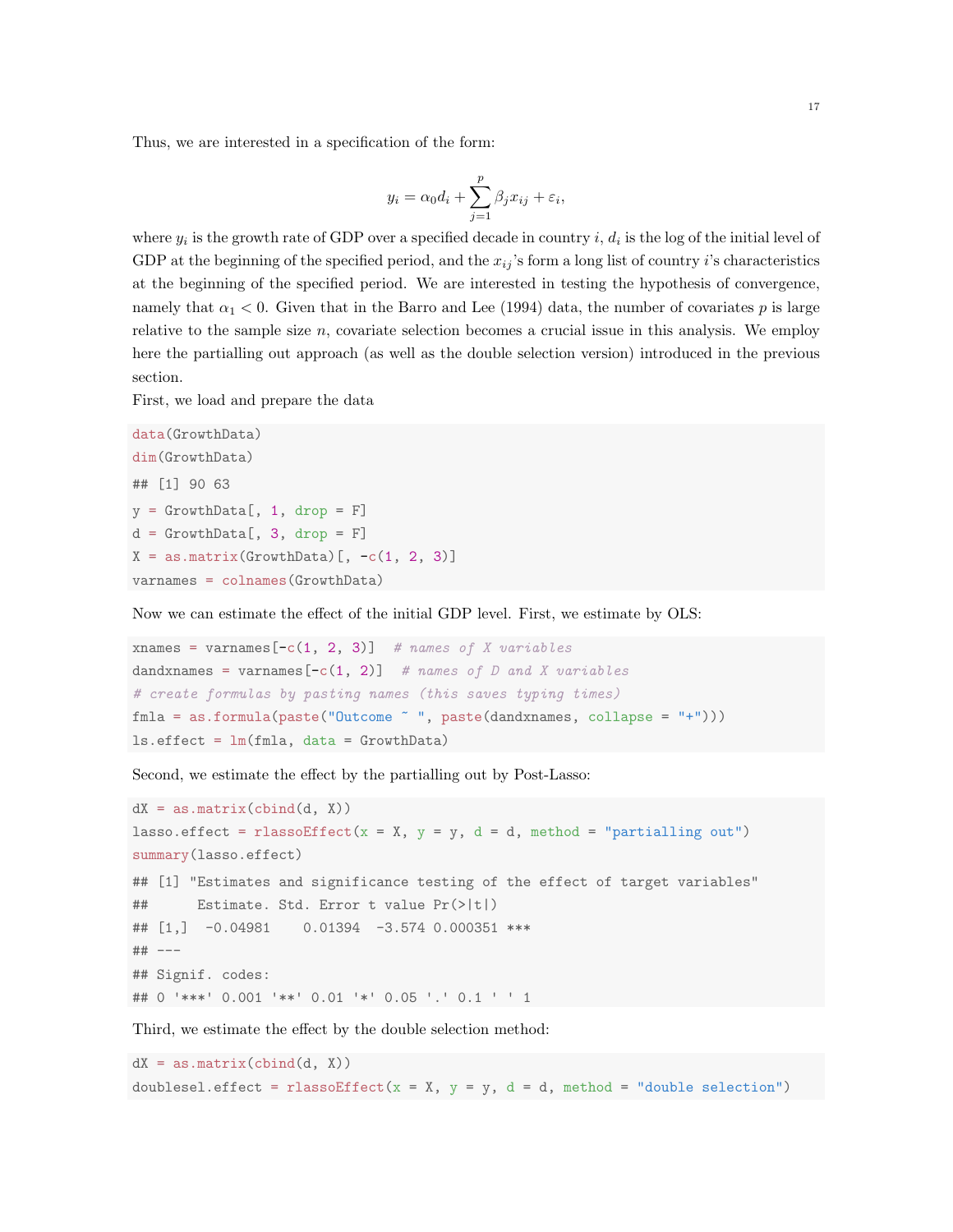summary(doublesel.effect)

```
## [1] "Estimates and significance testing of the effect of target variables"
## Estimate. Std. Error t value Pr(>|t|)
## gdpsh465 -0.05001 0.01579 -3.167 0.00154 **
## ---
## Signif. codes:
## 0 '***' 0.001 '**' 0.01 '*' 0.05 '.' 0.1 ' ' 1
```
We then collect results in a nice latex table:

```
library(xtable)
table = rbind(summary(ls.effect)$coef["gdpsh465", 1:2], summary(lasso.effect)$coef[,
    1:2], summary(doublesel.effect)$coef[, 1:2])
colnames(table) = c("Estimate", "Std. Error") #names(summary(full.fit)£coef)[1:2]
rownames(table) = c("full reg via ols", "partial regvia post-lasso ", "partial reg via double selection")
tab = xtable(table, digits = c(2, 2, 5))
```
tab

|                                  |         | Estimate Std. Error |
|----------------------------------|---------|---------------------|
| full reg via ols                 | $-0.01$ | 0.02989             |
| partial reg via post-lasso       | $-0.05$ | 0.01394             |
| partial reg via double selection | $-0.05$ | 0.01579             |

We see that the OLS estimates are noisy, which is not surprising given that  $p$  is comparable to  $n$ . The partial regression approaches, based on Lasso selection of covariates in the two projection equations, in contrast yields much more precise estimates, which does support the hypothesis of conditional convergence. We note that the partial regression approaches represent a special case of the orthogonal estimating equations approach.

# 5. Instrumental Variable Estimation in a High-Dimensional Setting

In many applied settings the researcher is interested in estimating the (structural) effect of a variable (treatment variable), but this variable is endogenous, i.e. correlated with the error term. In this case, instrumental variables (IV) methods are used for identification of the causal parameters. We consider the linear instrumental variables model:

$$
(1) \t\t y_i = \alpha_0 d_i + \gamma_0 x'_i + \varepsilon_i,
$$

$$
(2) \t\t d_i = z_i'\Pi + \beta_0 x_i' + v_i,
$$

where  $\mathbb{E}[\varepsilon_i(x_i', z_i')] = 0$ ,  $\mathbb{E}[v_i(x_i', z_i')] = 0$ , but  $\mathbb{E}[\varepsilon_i v_i] \neq 0$  leading to endogeneity. In this setting  $d_i$ is a scalar endogenous variable of interest,  $z_i$  is a  $p_z$ -dimensional vector of instruments and  $x_i$  is a  $p_x$ -dimensional vector of control variables.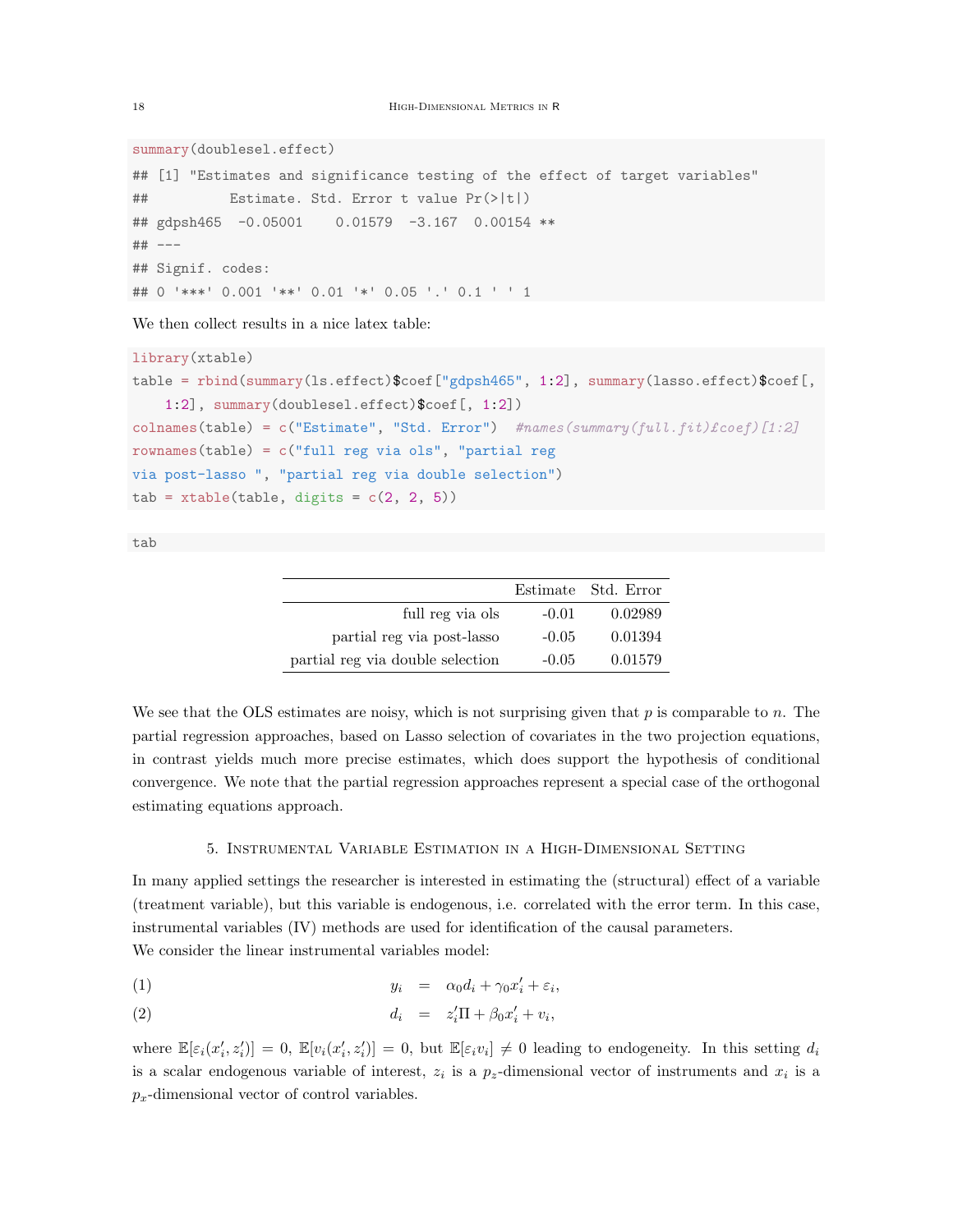In this section we present methods to estimate the effect  $\alpha_0$  in a setting where either x is highdimensional or z is high-dimensional. Instrumental variables estimation with very many instruments was analysed in Belloni, Chen, Chernozhukov, and Hansen (2012), the extension with many instruments and many controls in Chernozhukov, Hansen, and Spindler (2015b).

5.1. Estimation and Inference. To get efficient estimators and uniformly valid confidence intervals for the structural parameters there are different strategies which are asymptotically equivalent where again orthogonalization (via partialling out) is a key concept.

In the case of the high-dimensional instrument  $z_i$  and low-dimensional  $x_i$ . We predict the endogenous variable  $d_i$  using (Post-)Lasso regression of  $d_i$  on the instruments  $z_i$  and  $x_i$ , forcing the inclusion of  $x_i$ . Then we compute the IV estimator (2SLS)  $\hat{\alpha}$  of the parameter  $\alpha_0$  using the predicted value  $\hat{d}_i$ as instrument and using  $x_i$ 's as controls. We then perform inference on  $\alpha_0$  using  $\hat{\alpha}$  and conventional heteroscedasticity robust standard errors.

In the case of the low-dimensional instrument  $z_i$  and high-dimensional  $x_i$ , we first partial out the effect of  $x_i$  from  $d_i$ ,  $y_i$ , and  $z_i$  by (Post-)Lasso. Second, we then use the residuals to compute the IV estimator (2SLS)  $\hat{\alpha}$  of the parameter  $\alpha_0$ . We then perform inference on  $\alpha_0$  using  $\hat{\alpha}$  and conventional heteroscedasticity robust standard errors.

In the case of the high-dimensional instrument  $z_i$  and high-dimensional  $x_i$  the algorithm described in Chernozhukov, Hansen, and Spindler (2015b) is adopted.

R Implementation. The wrap function rlassoIV handles all of the previous cases. It has the options select.X and select.Z which implement selection of either covariates or instruments, both with default values set to TRUE. The class of the return object depends on the chosen options, but the methods summary, print and confint are available for all. The functions rlassoSelectX and rlassoSelectZ do selection on x-variables only and z-variables only. Selection on both is done in rlassoIV. All functions employ the option post=TRUE as default, which uses post-Lasso for partialling out. By setting post=FALSE we can employ Lasso instead of Post-Lasso. Finally, the package provides the standard function tsls, which implements the "classical" two-stage least squares estimation.

Fucntion usage Both the family of rlassoIV-functions and the family of the functions for treatment effects , which are introduced in the next section, allow use with both formula-interface and by handing over the prepard model matrices. Hence the general pattern for use with formula is function(formula, data, ...) where formula consists of two-parts and is a member of the class Formula. These formulas are of the pattern  $y d + x | x + z$  where y is the outcome variable, x are exogenous variables, d endogenous varialbes (if several ones are allowed depends on the concrete function), and z denote the instrumental variables. A more primitive use of the functions is by simply hand over the required group of variables as matrices:  $function(x=x, d=d, y=y, z=z)$ . In some of the following examples both alternatives are displayed.

5.2. Application: Economic Development and Institutions. Estimating the causal effect of institutions on output is complicated by the simultaneity between institutions and output: specifically, better institutions may lead to higher incomes, but higher incomes may also lead to the development of better institutions. To help overcome this simultaneity, Acemoglu, Johnson, and Robinson (2001) use mortality rates for early European settlers as an instrument for institution quality. The validity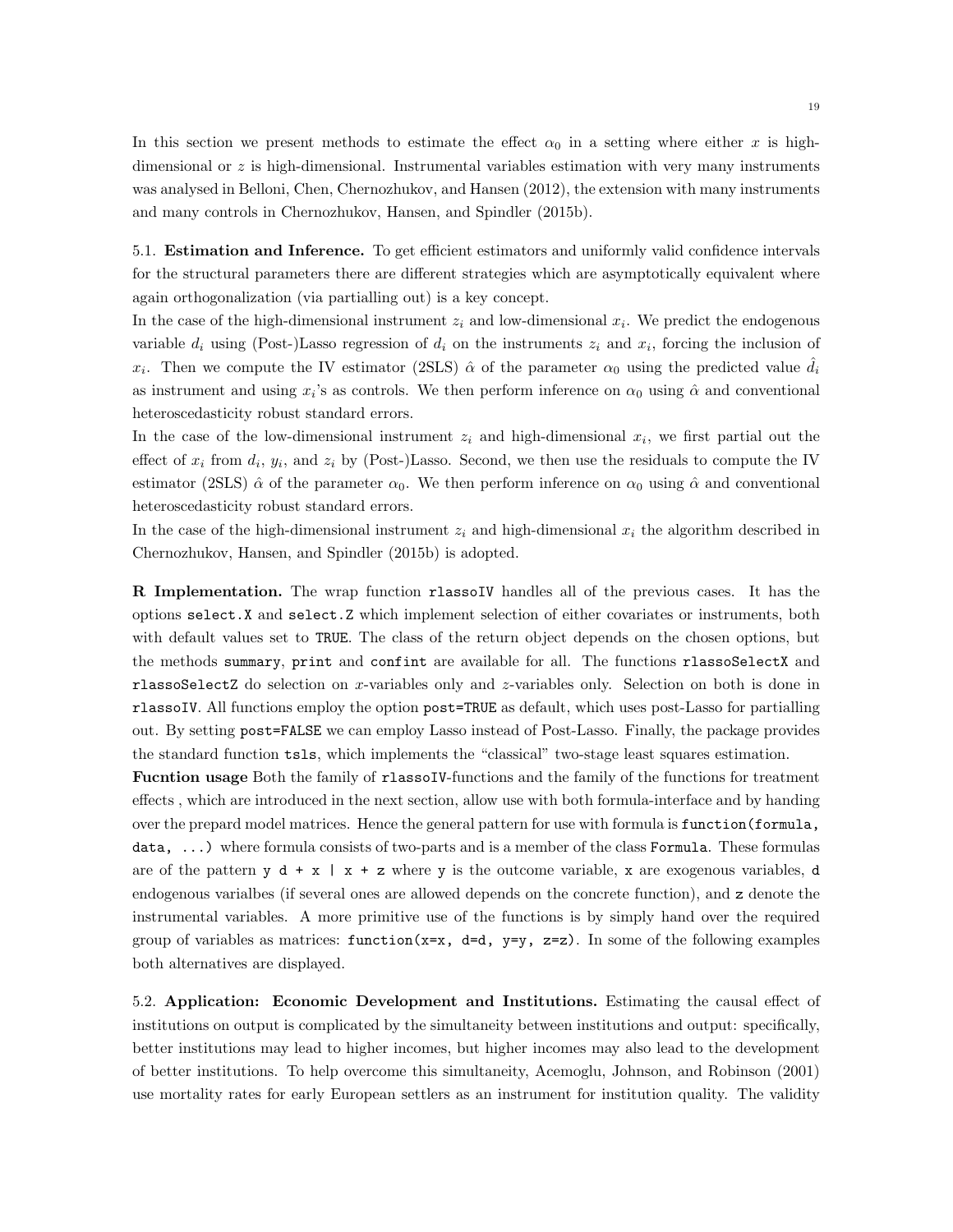of this instrument hinges on the argument that settlers set up better institutions in places where they are more likely to establish long-term settlements, that where they are likely to settle for the long term is related to settler mortality at the time of initial colonization, and that institutions are highly persistent. The exclusion restriction for the instrumental variable is then motivated by the argument that GDP, while persistent, is unlikely to be strongly influenced by mortality in the previous century, or earlier, except through institutions.

In this application, we consider the problem of selecting controls. The input raw controls are the Latitude and the continental dummies. The technical controls can include various polynomial transformations of the Latitude, possibly interacted with the continental dummies. Such flexible specifications of raw controls results in the high-dimensional  $x$ , with dimension comparable to the sample size. First, we process the data

```
data(AJR)
```

```
y = AJR$GDPd = AJR$Exprop
z = AJR$logMort
x = model_matrix("-1 + (Latitude + Latitude + Africa + Aisia + Name + Same)^2)data = AJR)dim(x)## [1] 64 21
```
Then we estimate an IV model with selection on the  $X$ 

```
# AJR.Xselect = rlassoIV(x=x, d=d, y=y, z=z, select.X=TRUE, select.Z=FALSE)AJR.Xselect = rlassoIV(GDP ~ Exprop + (Latitude + Latitude2 + Africa + Asia + Namer +
   Samer)<sup>^2</sup> | logMort + (Latitude + Latitude2 + Africa + Asia + Namer + Samer)<sup>^2</sup>,
    data = AJR, select.X = TRUE, select.Z = FALSE)summary(AJR.Xselect)
## [1] "Estimation and significance testing of the effect of target variables in the IV regression mo
## coeff. se. t-value p-value
## Exprop 0.8450 0.2699 3.131 0.00174 **
## ---
## Signif. codes:
## 0 '***' 0.001 '**' 0.01 '*' 0.05 '.' 0.1 ' ' 1
confint(AJR.Xselect)
## 2.5 % 97.5 %
## Exprop 0.3159812 1.374072
```
It is interesting to understand what the procedure above is doing. In essence, it partials out  $x_i$  from  $y_i$ ,  $d_i$  and  $z_i$  using Post-Lasso and applies the 2SLS to the residual quantities.

Let us investigate partialling out in more detail in this example. We can first try to use OLS for partialling out: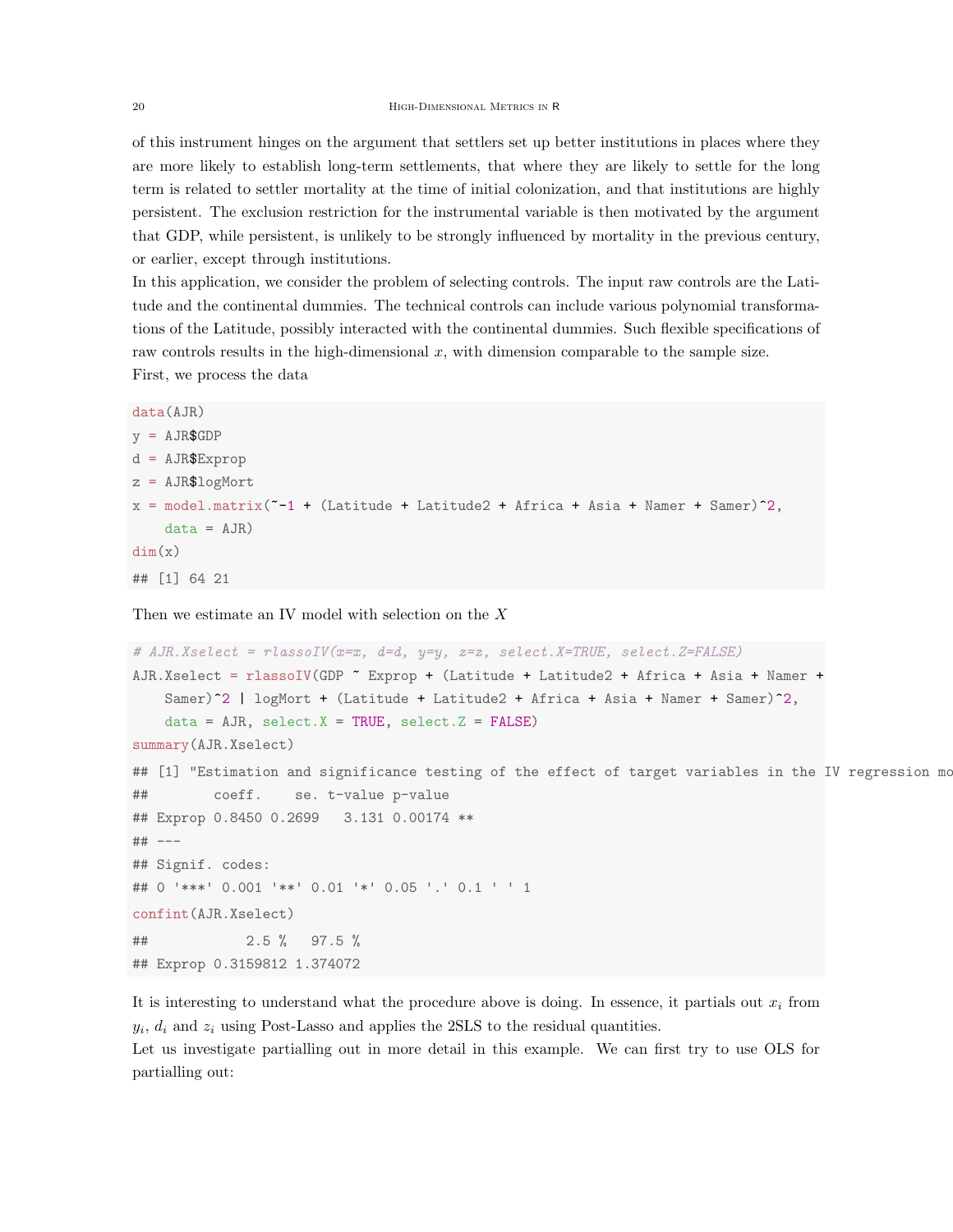```
# parialling out by linear model
fmla.y = GDP \tilde{ } (Latitude + Latitude2 + Africa + Asia + Namer + Samer)\tilde{ }2
fmla.d = Exprop (Latitude + Latitude + Africa + Asia + Name + Same)<sup>2</sup>
fmla.z = logMort ~ (Latitude + Latitude2 + Africa + Asia + Namer + Samer)^2
rY = Im(fmla.y, data = AJR)$res
rD = Im(fmla.d, data = AJR)$res
rZ = Im(fmla.z, data = AJR)$res
# ivfit.Lm = tsls(v=ry, d=rb, x=NULL, z=rz, intercept=FALSE)ivfit.lm = tsls(rY \text{ m} | rZ, intercept = FALSE)print(cbind(ivfit.lm$coef, ivfit.lm$se), digits = 3)
## [,1] [,2]
## rD 1.27 1.73
```
We see that the estimates exhibit large standard errors. The imprecision is expected because dimension of  $x$  is quite large, comparable to the sample size.

Next, we replace the OLS operator by post-Lasso for partialling out

```
# parialling out by lasso
rY = rlasso(fmla.y, data = AJR)$res
rD = rlasso(fmla.d, data = AJR)$resrZ = rlasso(fmla.z, data = AJR)$res
# ivfit.lasso = tsls(y=rY,d=rD, x=NULL, z=rZ, intercept=FALSE)
ivfit.lasso = tsls(rY \text{ rD} | rZ, intercept = FALSE)
print(cbind(ivfit.lasso$coef, ivfit.lasso$se), digits = 3)
## [,1] [,2]
## rD 0.845 0.27
```
This is exactly what command rlassoIV is doing by calling the command rlassoSelectX, so the numbers we see are identical to those reported first. In comparison to OLS results, we see precision is improved by doing selection on the exogenous variables.

5.3. Application: Impact of Eminent Domain Decisions on Economic Outcomes. Here we investigate the effect of pro-plaintiff decisions in cases of eminent domain (government's takings of private property) on economic outcomes. The analysis of the effects of such decisions is complicated by the possible endogeneity between judicial decisions and potential economic outcomes. To address the potential endogeneity, we employ an instrumental variables strategy based on the random assignment of judges to the federal appellate panels that make the decisions. Because judges are randomly assigned to three-judge panels, the exact identity of the judges and their demographics are randomly assigned conditional on the distribution of characteristics of federal circuit court judges in a given circuityear. Under this random assignment, the characteristics of judges serving on federal appellate panels can only be related to property prices through the judges' decisions; thus the judge's characteristics will plausibly satisfy the instrumental variable exclusion restriction. For further information on this application and the data set we refer to Chen and Yeh (2010) and Belloni, Chen, Chernozhukov, and Hansen (2012).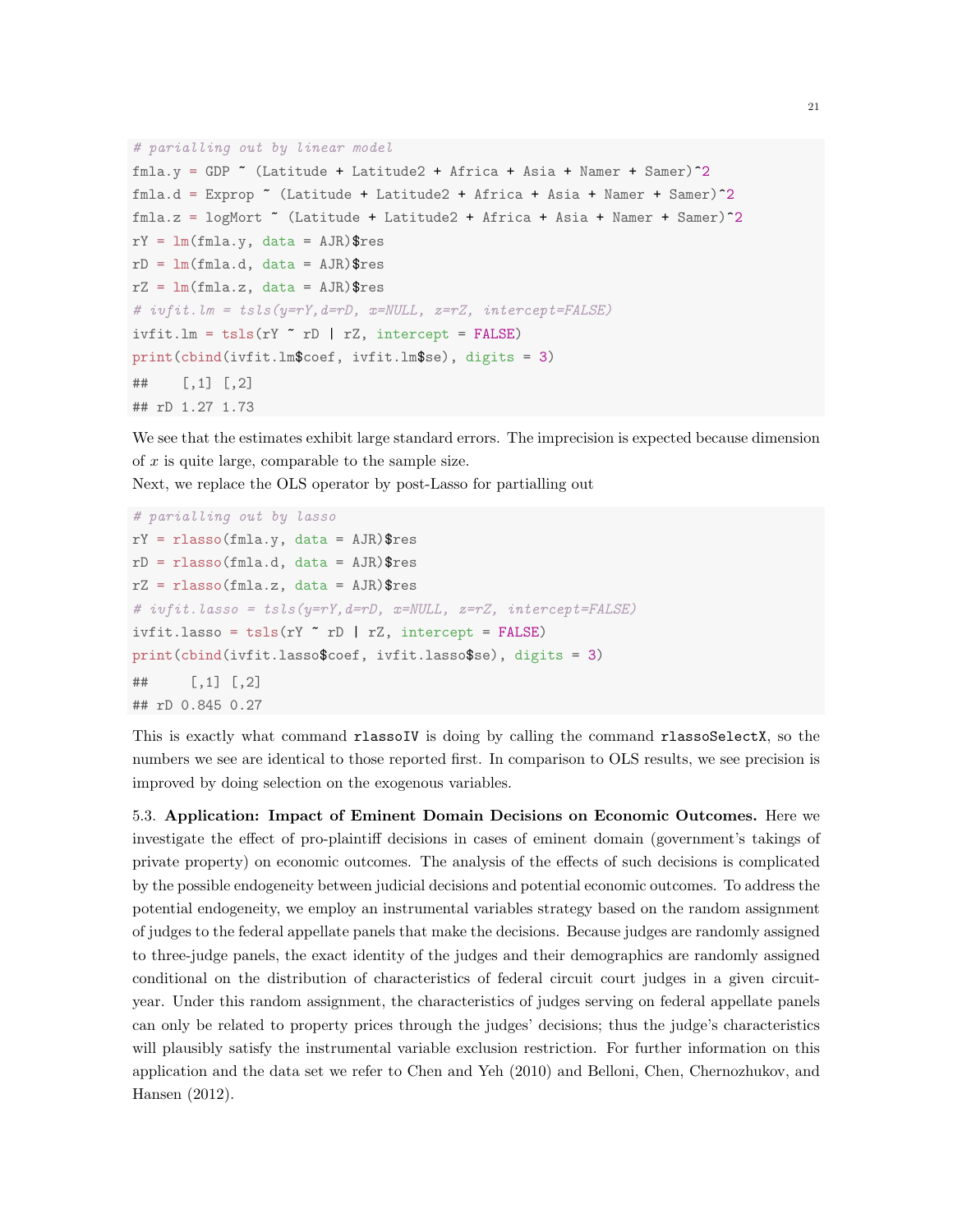First, we load the data an construct the matrices with the controls  $(x)$ , instruments  $(z)$ , outcome  $(y)$ , and treatment variables (d). Here we consider regional GDP as the outcome variable.

```
data(EminentDomain)
z <- as.matrix(EminentDomain$logGDP$z)
x <- as.matrix(EminentDomain$logGDP$x)
y <- EminentDomain$logGDP$y
d <- EminentDomain$logGDP$d
x \leq x [, apply(x, 2, mean, na.rm = TRUE) > 0.05] #
z \le z [, apply(z, 2, mean, na.rm = TRUE) > 0.05]
```
As mentioned above, y is the economic outcome, the logarithm of the GDP, d the number of pro plaintiff appellate takings decisions in federal circuit court c and year t, x is a matrix with control variables, and  $z$  is the matrix with instruments. Here we consider socio-economic and demographic characteristics of the judges as instruments.

First, we estimate the effect of the treatment variable by simple OLS and 2SLS using two instruments:

 $ED.ols = lm(y \text{ cbind}(d, x))$ ED.2sls = tsls( $y = y$ ,  $d = d$ ,  $x = x$ ,  $z = z$ [, 1:2], intercept = FALSE)

Next, we estimate the model with selection on the instruments.

```
lasso.IV.Z = rlassoIV(x = x, d = d, y = y, z = z, select.X = FALSE, select.Z = TRUE)
# or lasso. IV. Z = rlassoIVselectZt(x=X, d=d, y=y, z=z)
summary(lasso.IV.Z)
## [1] "Estimates and significance testing of the effect of target variables in the IV regression mod
## coeff. se. t-value p-value
## d1 0.4146 0.2902 1.428 0.153
confint(lasso.IV.Z)
## 2.5 % 97.5 %
## d1 -0.1542764 0.9834796
```
Finally, we do selection on both the  $x$  and  $z$  variables.

```
lasso.IV.XZ = rlassoIV(x = x, d = d, y = y, z = z, select.X = TRUE, select.Z = TRUE)
summary(lasso.IV.XZ)
## Estimates and Significance Testing of the effect of target variables in the IV regression model
## coeff. se. t-value p-value
## d1 -0.02383 0.12851 -0.185 0.853
confint(lasso.IV.XZ)
## 2.5 % 97.5 %
## d1 -0.2757029 0.2280335
```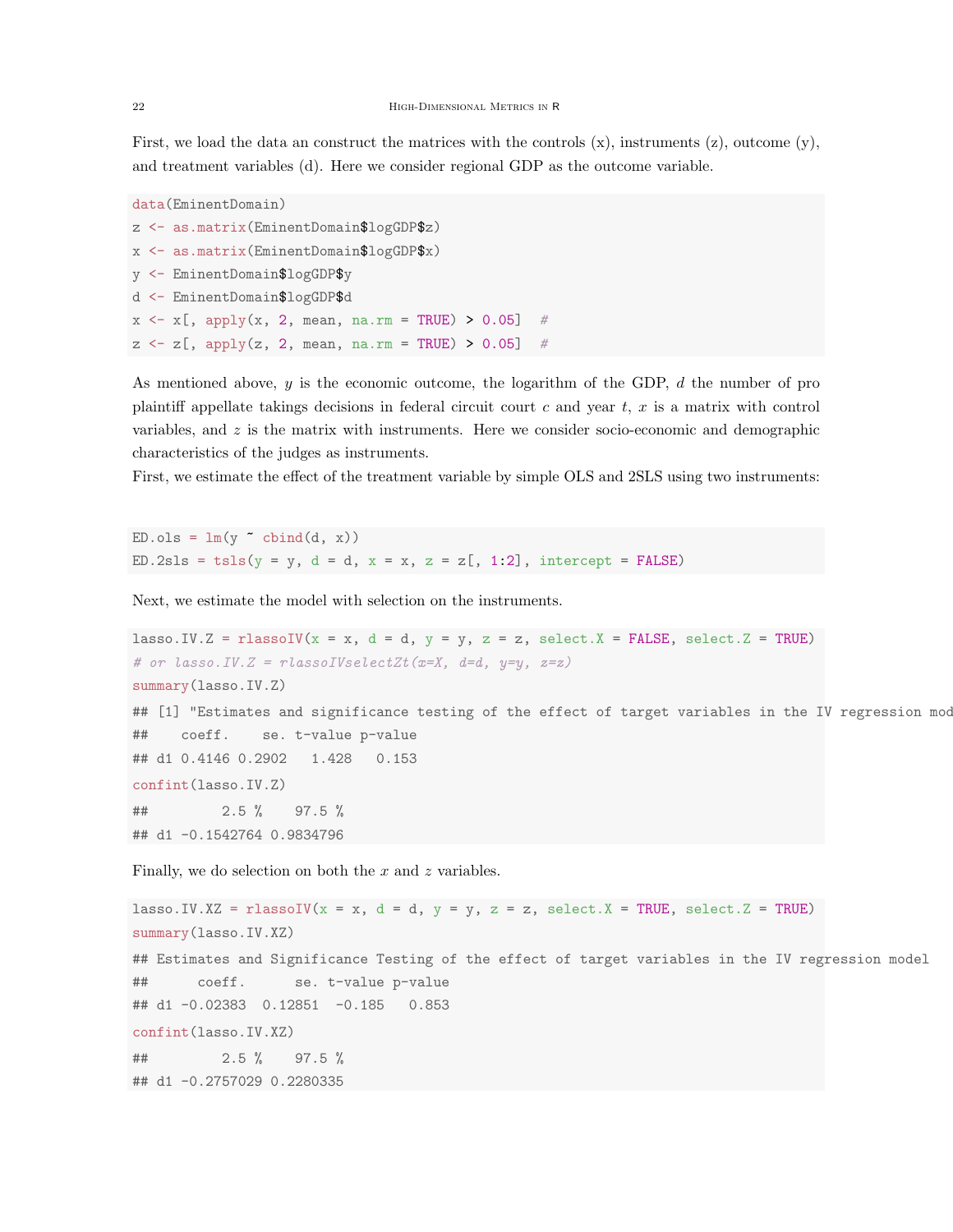Comparing the results we see, that the OLS estimates indicate that the influence of pro plaintiff appellate takings decisions in federal circuit court is significantly positive, but the 2SLS estimates which account for the potential endogeneity render the results insignificant. Employing selection on the instruments yields similar results. Doing selection on both the  $x$ - and  $z$ -variables results in extremely imprecise estimates.

Finally, we compare all results

```
library(xtable)
table = matrix(0, 4, 2)table[1, ] = summary(ED.ols)$coef[2, 1:2]table[2, ] = child(ED.2sls\coef[1], ED.2sls\se[1])table[3, ] = summary(lasso.IV.Z)[, 1:2]## [1] "Estimates and significance testing of the effect of target variables in the IV regression mod
## coeff. se. t-value p-value
## d1 0.4146 0.2902 1.428 0.153
table[4, ] = summary(lasso.IV.XZ) [, 1:2]## Estimates and Significance Testing of the effect of target variables in the IV regression model
## coeff. se. t-value p-value
## d1 -0.02383 0.12851 -0.185 0.853
colnames(table) = c("Estimate", "Std. Error")
rownames(table) = c("ols regression", "IV estimation ", "selection on Z", "selection on X and Z")
tab = xtable(table, digits = c(2, 2, 7))
```
tab

|                      |       | Estimate Std. Error |
|----------------------|-------|---------------------|
| ols regression       |       | 0.01 0.0098659      |
| IV estimation        |       | $-0.01$ $0.0337664$ |
| selection on Z       | 0.41  | 0.2902492           |
| selection on X and Z | -0.02 | 0.1285065           |

## 6. Inference on Treatment Effects in a High-Dimensional Setting

In this section, we consider estimation and inference on treatment effects when the treatment variable d enters non-separably in determination of the outcomes. This case is more complicated than the additive case, which is covered as a special case of Section 3. However, the same underlying principle – the orthogonality principle – applies for the estimation and inference on the treatment effect parameters. Estimation and inference of treatment effects in a high-dimensional setting is analysed in Belloni, Chernozhukov, Fernández-Val, and Hansen (2013).

6.1. Treatment Effects Parameters – a short Introduction. In many situations researchers are asked to evaluate the effect of a policy intervention. Examples are the effectiveness of a jobrelated training program or the effect of a newly developed drug. We consider  $n$  units or individuals,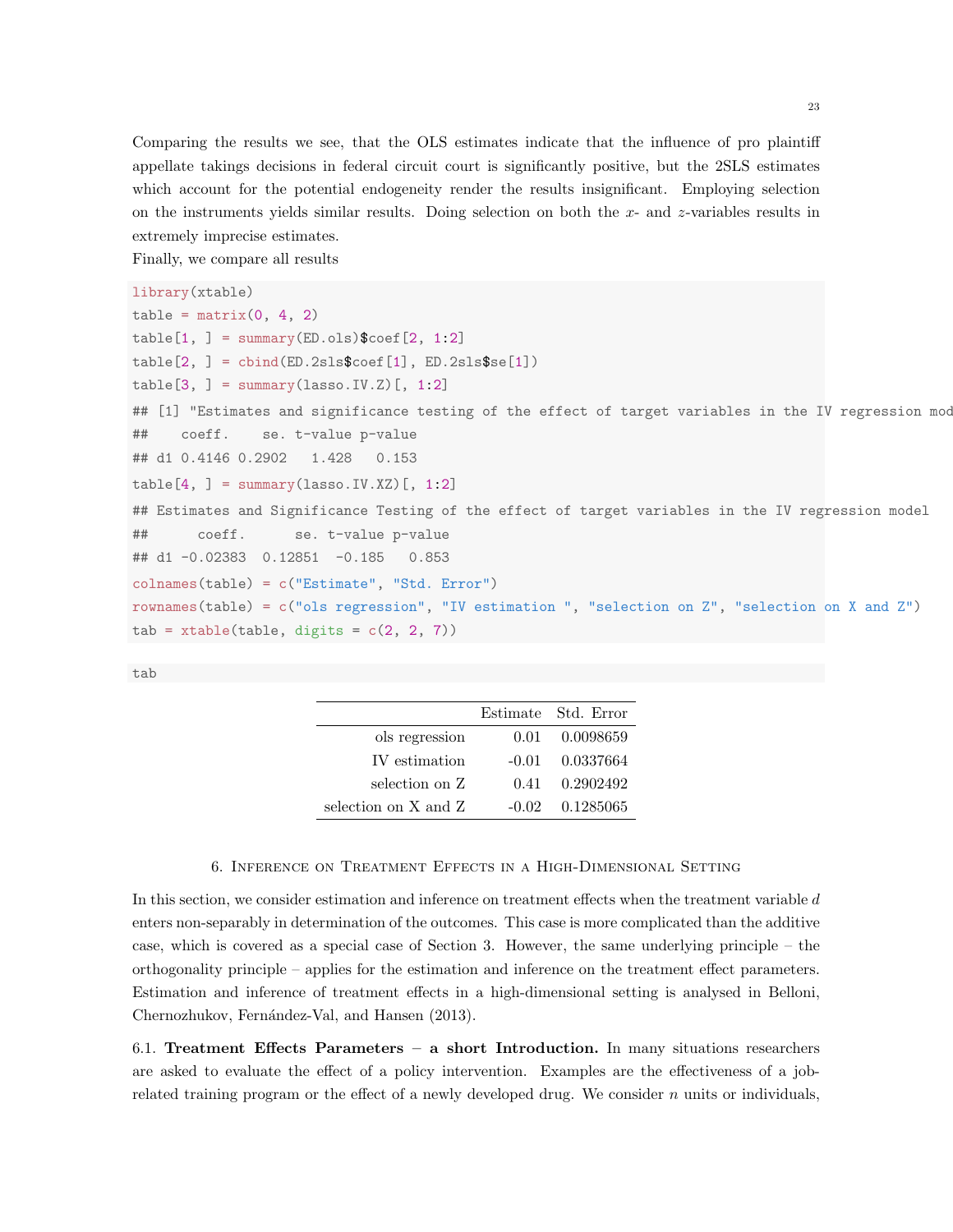$i = 1, \ldots, n$ . For each individual we observe the treatment status. The treatment variable  $D_i$  takes the value 1, if the unit received (active) treatment, and 0, if it received the control treatment. For each individual we observe the outcome for only one of the two potential treatment states. Hence, the observed outcome depends on the treatment status and is denoted by  $Y_i(D_i)$ .

One important parameter of interest is the average treatment effect (ATE):

$$
\mathbb{E}[Y(1) - Y(0)] = \mathbb{E}[Y(1)] - \mathbb{E}[Y(0)].
$$

This quantity can be interpreted as the average effect of the policy intervention. Researchers might also be interested in the average treatment effect on the treated (ATET) given by

$$
\mathbb{E}[Y(1) - Y(0)|D = 1] = \mathbb{E}[Y(1)|D = 1] - \mathbb{E}[Y(0)|D = 1].
$$

This is the average treatment effect restricted to the population the treated individuals.

When treatment  $D$  is randomly assigned conditional on confounding factors  $X$ , the ATE and ATET can be identified by regression or propensity score weighting methods. Our identification and estimation method rely on the combination of two methods to create orthogonal estimating equations for these parameters.<sup>1</sup>

In observational studies, the potential treatments are endogenous, i.e. jointly determined with the outcome variable. In such cases, causal effects may be identified with the use of a binary instrument Z that affects the treatment but is independent of the potential outcomes. An important parameter in this case is the local average treatment effect (LATE):

$$
\mathbb{E}[Y(1) - Y(0)|D(1) > D(0)].
$$

The random variables  $D(1)$  and  $D(0)$  indicate the potential participation decisions under the instrument states 1 and 0. LATE is the average treatment effect for the subpopulation of compliers – those units that respond to the change in the instrument. Another parameter of interest is the local average treatment effect of the treated (LATET):

$$
\mathbb{E}[Y(1) - Y(0)|D(1) > D(0), D = 1],
$$

which is the average effect for the subpopulation of the treated compliers.

When the instrument  $Z$  is randomly assigned conditional on confounding factors  $X$ , the LATE and LATET can be identified by instrumental variables regression or propensity score weighting methods. Our identification and estimation method rely on the combination of two methods to create orthogonal estimating equations for these parameters.

6.2. Estimation and Inference of Treatment effects. We consider the estimation of the effect of an endogenous binary treatment,  $D$ , on an outcome variable,  $Y$ , in a setting with very many potential control variables. In the case of endogeneity, the presence of a binary instrumental variable,  $Z$ , is required for the estimation of the LATE and LATET.

When trying to estimate treatment effects, the researcher has to decide what conditioning variables to include. In the case of a non-randomly assigned treatment or instrumental variable, the researcher must select the conditioning variables so that the instrument or treatment is plausibly exogenous. Even

<sup>&</sup>lt;sup>1</sup>It turns out that the orthogonal estimating equations are the same as doubly robust estimating equations, but emphasizing the name "doubly robust" could be confusing in the present context.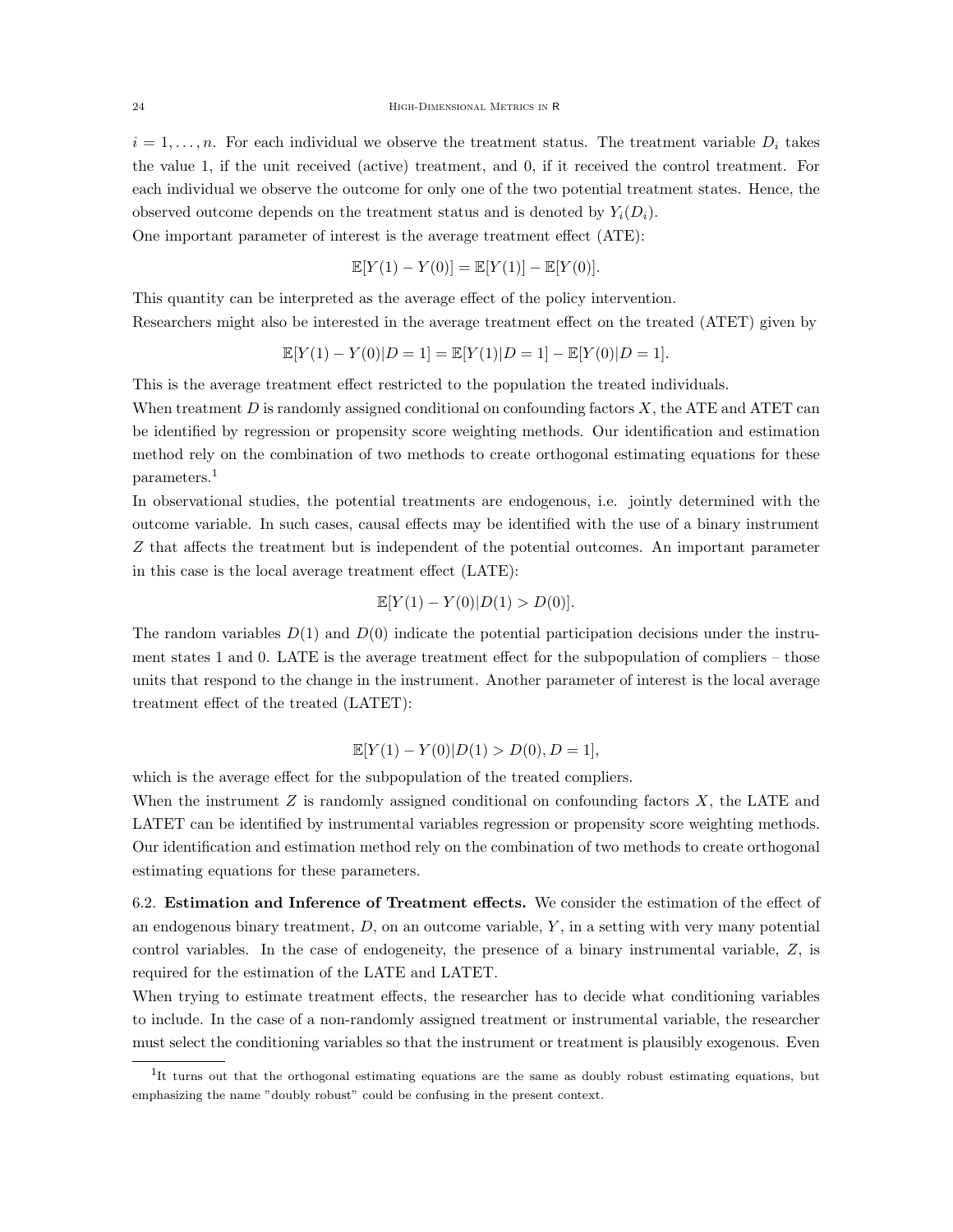in the case of random assignment, for a precise estimation of the policy variable selection of control variables is necessary to absorb residual variation, but overfitting should be avoided. For uniformly valid post-selection inference, "orthogonal "estimating equations as described above are they key to the efficient estimation and valid inference. We refer to Belloni, Chernozhukov, Fernández-Val, and Hansen (2013) for details.

R Implementation. The package contains the functions rlassoATE, rlassoATET, rlassoLATE, and rlassoLATE to estimate the corresponding treatment effects. All functions have as arguments the outcome variable y, the treatment variable  $d$ , and the conditioning variables x. The functions rlassoLATE, and rlassoLATE have additionally the argument  $z$  for the binary instrumental variable. For the calculation of the standard errors bootstrap methods are implemented, with options to use Bayes, normal, or wild bootstrap. The number of repetitions can be specified with the argument nRep and the default is set to 500. By default no bootstrap standard errors are provided (bootstrap="none"). For the functions the logicals intercept and post can be specified to include an intercept and to do Post-Lasso at the selection steps. The family of treatment functions returns an object of class rlassoTE for which the methods print, summary, and confint are available.

6.3. Application:  $401(k)$  plan participation. Though it is clear that  $401(k)$  plans are widely used as vehicles for retirement saving, their effect on assets is less clear. The key problem in determining the effect of participation in  $401(k)$  plans on accumulated assets is saver heterogeneity coupled with nonrandom selection into participation states. In particular, it is generally recognized that some people have a higher preference for saving than others. Thus, it seems likely that those individuals with the highest unobserved preference for saving would be most likely to choose to participate in taxadvantaged retirement savings plans and would also have higher savings in other assets than individuals with lower unobserved saving propensity. This implies that conventional estimates that do not allow for saver heterogeneity and selection of the participation state will be biased upward, tending to overstate the actual savings effects of 401(k) and IRA participation.

Again, we start first with the data preparation:

```
data(pension)
y = pension$tw
d = pension$p401
z = pension6401X = pension[, c("i2", "i3", "i4", "i5", "i6", "i7", "a2", "a3", "a4", "a5", "fsize",
    "hs", "smcol", "col", "marr", "twoearn", "db", "pira", "hown")] # simple model
xvar = c("i2", "i3", "i4", "i5", "i6", "i7", "a2", "a3", "a4", "a5", "fsize", "hs",
    "smcol", "col", "marr", "twoearn", "db", "pira", "hown")
xpart = paste(xvar, collapse = "+")form <- as.formula(paste("tw ~ ", paste(c("p401", xvar), collapse = "+"), "|", paste(xvar,
    collapse = "++"))
formZ <- as.formula(paste("tw ~ ", paste(c("p401", xvar), collapse = "+"), "|", paste(c("e401",
   xvar), collapse = "+")))
```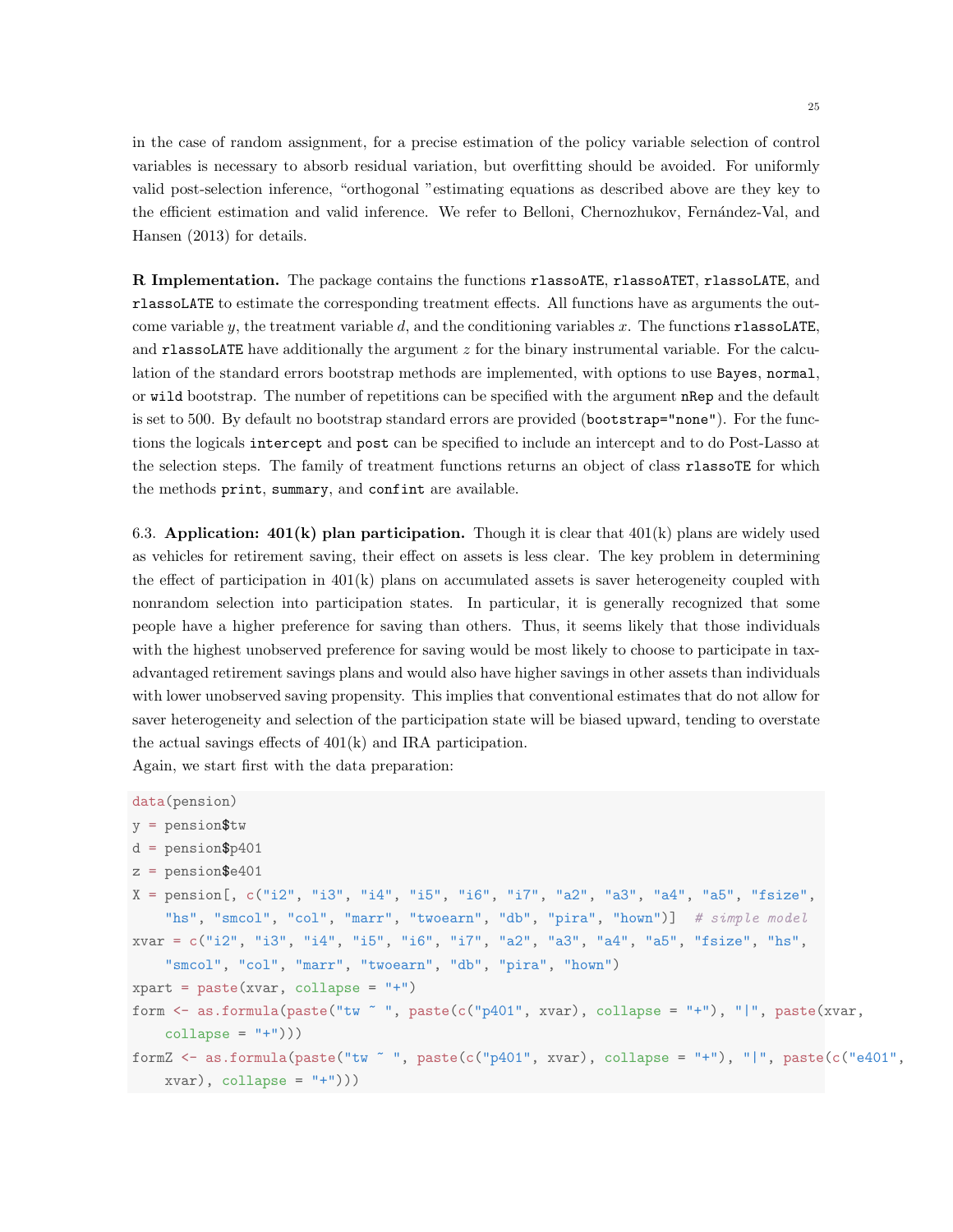Now we can compute the estimates of the target treatment effect parameters. For ATE and ATET we report the the effect of eligibility for  $401(k)$ .

```
# pension.ate = rlassoATE(X, d, y)pension.ate = rlassoATE(form, data = pension)
summary(pension.ate)
## Estimation and significance testing of the treatment effect
## Type: ATE
## Bootstrap: not applicable
## coeff. se. t-value p-value
## TE 10180 1931 5.273 1.34e-07 ***
## ---
## Signif. codes:
## 0 '***' 0.001 '**' 0.01 '*' 0.05 '.' 0.1 ' ' 1
# pension.atet = rlassoATET(X, d, y)
pension.atet = rlassoATET(form, data = pension)
summary(pension.atet)
## Estimation and significance testing of the treatment effect
## Type: ATET
## Bootstrap: not applicable
## coeff. se. t-value p-value
## TE 12628 2944 4.289 1.8e-05 ***
## ---
## Signif. codes:
## 0 '***' 0.001 '**' 0.01 '*' 0.05 '.' 0.1 ' ' 1
```
For LATE and LATET we estimate the effect of  $401(k)$  participation (d) with plan eligibility (z) as instrument.

```
pension.late = rlassoLATE(X, d, y, z, always_takers = FALSE)
# pension.late = rlassoLATE(formZ, data=pension, always_takers = FALSE)
summary(pension.late)
## Estimation and significance testing of the treatment effect
## Type: LATE
## Bootstrap: not applicable
## coeff. se. t-value p-value
## TE 12250 2745 4.463 8.1e-06 ***
## ---
## Signif. codes:
## 0 '***' 0.001 '**' 0.01 '*' 0.05 '.' 0.1 ' ' 1
pension.latet = rlassoLATET(X, d, y, z, always_takers = FALSE)
# pension.latet = rlassoLATET(formZ, data=pension, always_takers = FALSE)
```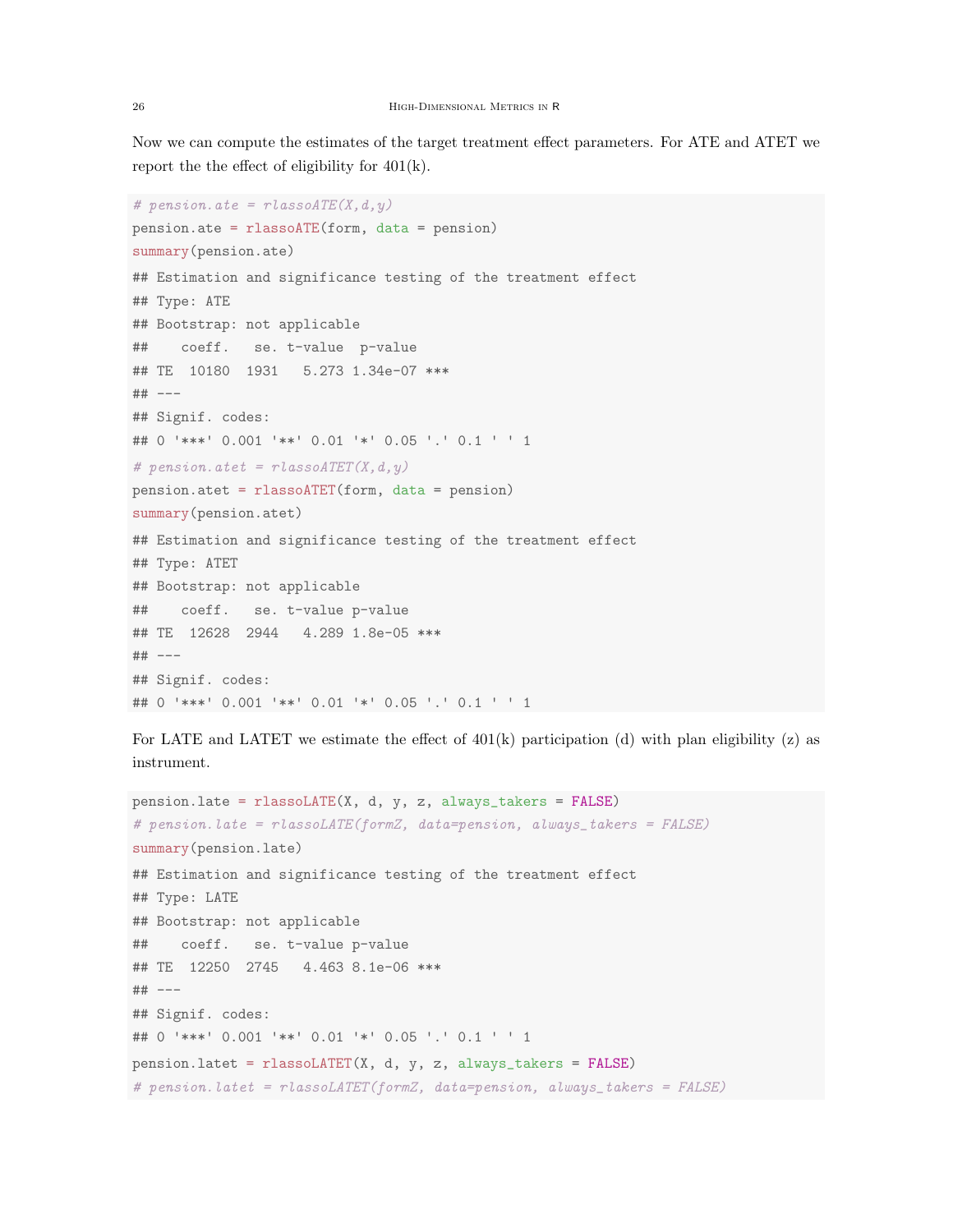```
summary(pension.latet)
## Estimation and significance testing of the treatment effect
## Type: LATET
## Bootstrap: not applicable
## coeff. se. t-value p-value
## TE 15323 3645 4.204 2.63e-05 ***
## ---
## Signif. codes:
## 0 '***' 0.001 '**' 0.01 '*' 0.05 '.' 0.1 ' ' 1
```
The results are summarized into a table, which is then processed using xtable to produce the latex output:

```
library(xtable)
table = matrix(0, 4, 2)table[1, ] = summary(pension.ate) [, 1:2]## Estimation and significance testing of the treatment effect
## Type: ATE
## Bootstrap: not applicable
## coeff. se. t-value p-value
## TE 10180 1931 5.273 1.34e-07 ***
## ---
## Signif. codes:
## 0 '***' 0.001 '**' 0.01 '*' 0.05 '.' 0.1 ' ' 1
table[2, ] = summary(pension.att)[, 1:2]## Estimation and significance testing of the treatment effect
## Type: ATET
## Bootstrap: not applicable
## coeff. se. t-value p-value
## TE 12628 2944 4.289 1.8e-05 ***
## ---
## Signif. codes:
## 0 '***' 0.001 '**' 0.01 '*' 0.05 '.' 0.1 ' ' 1
table[3, ] = summary(pension.late)[, 1:2]## Estimation and significance testing of the treatment effect
## Type: LATE
## Bootstrap: not applicable
## coeff. se. t-value p-value
## TE 12250 2745 4.463 8.1e-06 ***
## ---
## Signif. codes:
```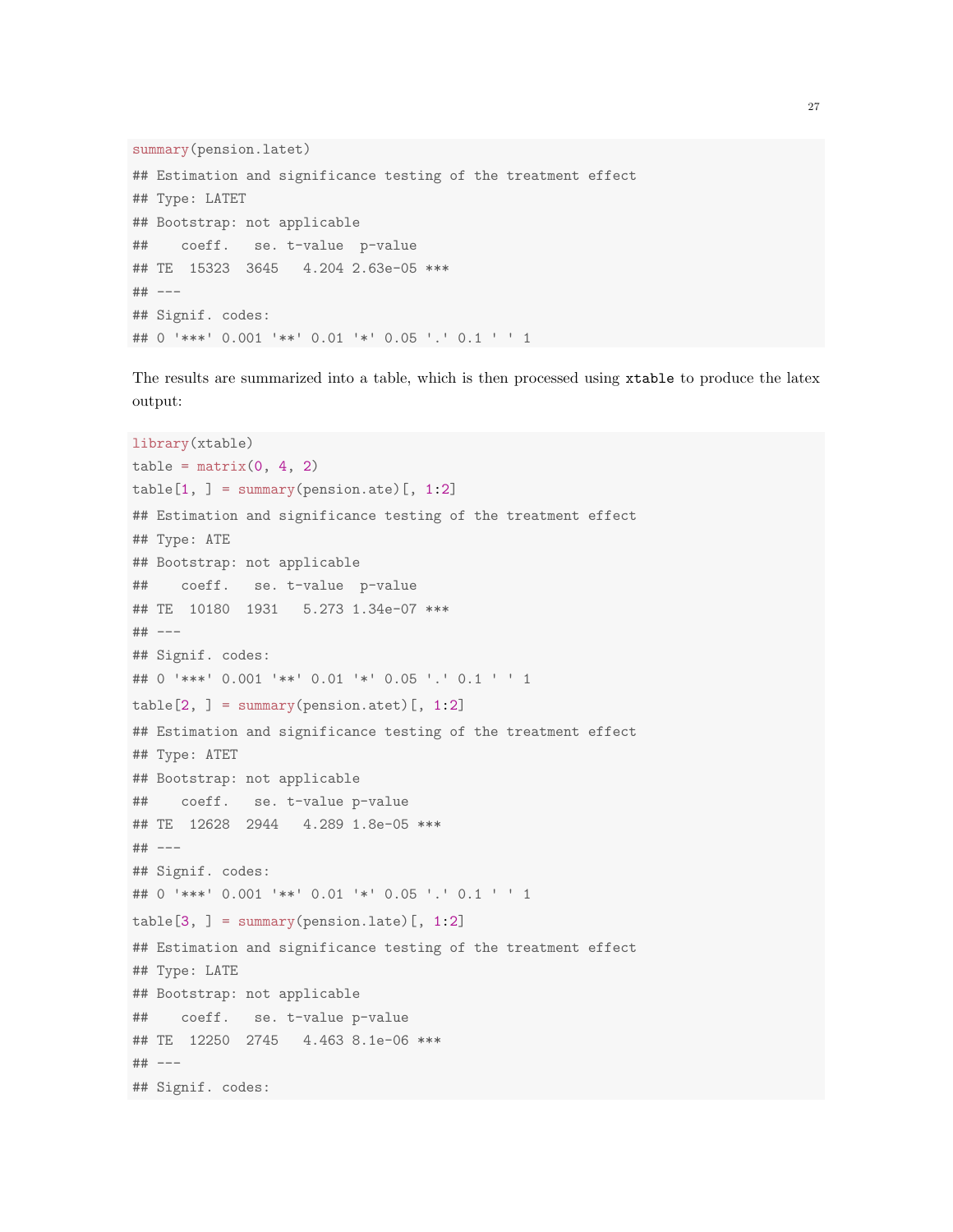```
## 0 '***' 0.001 '**' 0.01 '*' 0.05 '.' 0.1 ' ' 1
table[4, ] = summary(pension.lated)[, 1:2]## Estimation and significance testing of the treatment effect
## Type: LATET
## Bootstrap: not applicable
## coeff. se. t-value p-value
## TE 15323 3645 4.204 2.63e-05 ***
## ---
## Signif. codes:
## 0 '***' 0.001 '**' 0.01 '*' 0.05 '.' 0.1 ' ' 1
colnames(table) = c("Estimate", "Std. Error")
rownames(table) = c("ATE", "ATET ", "LATE", "LATET")
tab = xtable(table, digits = c(2, 2, 2))
```

|             | Estimate | Std. Error |
|-------------|----------|------------|
| ATE         | 10180.09 | 1930.68    |
| <b>ATET</b> | 12628.46 | 2944.43    |
| <b>LATE</b> | 12249.51 | 2744.92    |
| LATET       | 15323.18 | 3645.28    |

Finally, we estimate a model including all interaction effects:

```
# generate all interactions of X's
xvar2 = paste("", paste(xvar, collapse = "+"), ")^2", sep = "")# ATE and ATE with interactions
forminteract = formula(paste("tw \tilde{}}", xvar2, " + p401", "|", xvar2, sep = ""))
# LATE and LATET with interactions
formZinteract = formula(paste("tw ~", xvar2, " + p401", "|", xvar2, " + e401", sep = ""))
```

```
# pension.ate= rlassoATE(forminteract, data = pension) summary(pension.ate)
# pension.atet= rlassoATET(forminteract, data = pension) summary(pension.atet)
# pension.late= rlassoLATE(formZinteract, data = pension, always_takers = FALSE)
# summary(pension.late) pension.latet= rlassoLATET(formZinteract, data = pension,
# always_takers = FALSE) summary(pension.latet) table= matrix(0, 4, 2) table[1,]=
# summary(pension.ate)[,1:2] table[2,]= summary(pension.atet)[,1:2] table[3,]=
# summary(pension.late)[,1:2] table[\downarrow,]= summary(pension.latet)[,1:2]
# colnames(table)= c('Estimate', 'Std. Error') rownames(table)= c('ATE', 'ATET ',
# 'LATE', 'LATET') tab= xtable(table, digits=c(2, 2,2))
```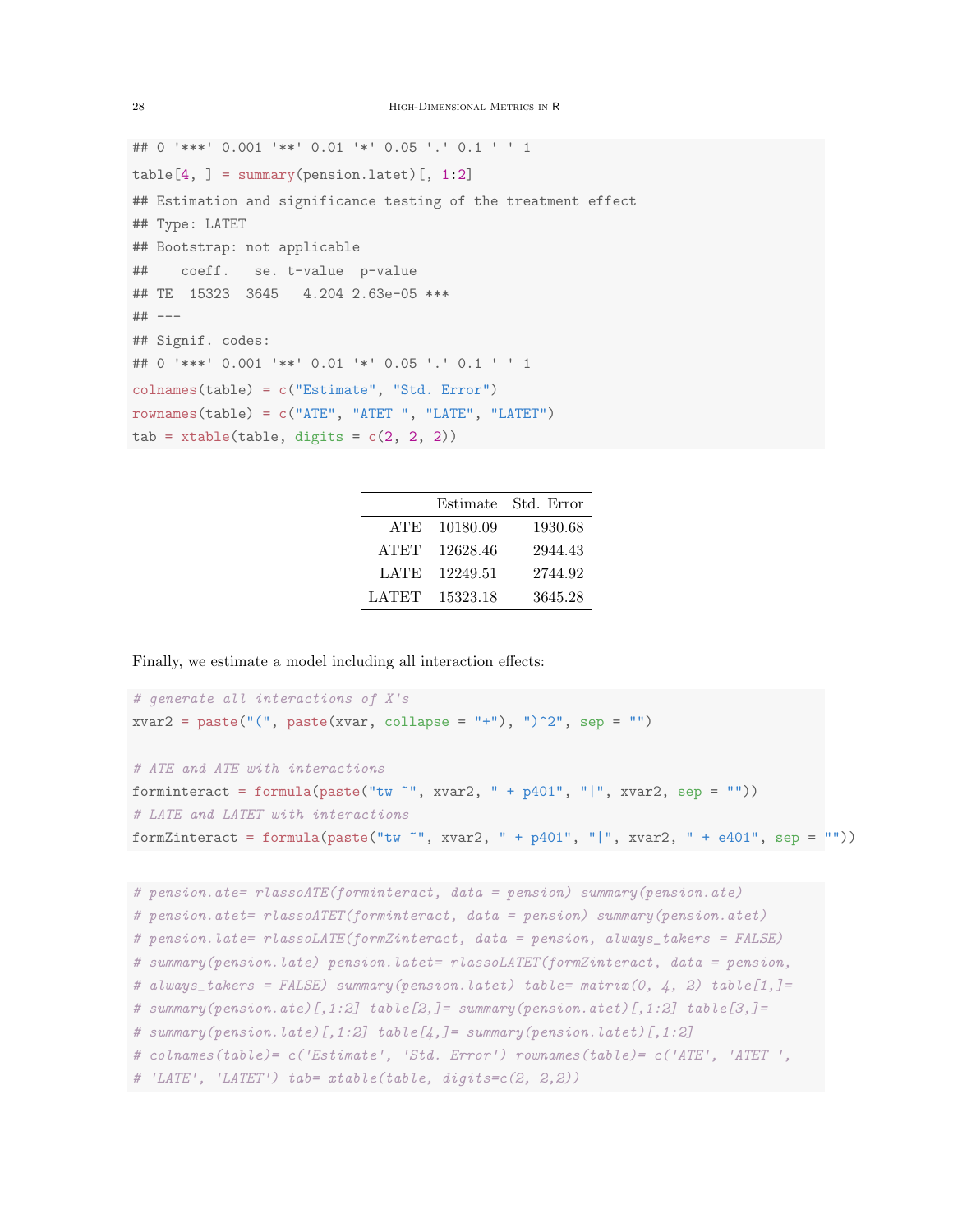# 7. The Lasso Methods for Discovery of Significant Causes amongst Many Potential Causes, with Many Controls

Here we consider the model

$$
Y_i
$$
 
$$
= \underbrace{Y_i}_{\text{Outcome}} = \underbrace{Y_i}_{\text{Causes}} D_{il} \alpha_{\ell} + \underbrace{Y_i}_{\text{2-1}} W_{ij} \beta_j + \underbrace{\epsilon_i}_{\text{Noise}}
$$

where the number of potential causes  $p_1$  could be very large and the number of controls  $p_2$  could also be very large. The causes are randomly assigned conditional on controls.

Under approximate sparsity of  $\alpha = (\alpha_l)_{l=1}^{p_1}$  and  $\beta = (\beta_l)_{l=1}^{p_2}$ , we can use Lasso-based method of Belloni, Chernozhukov, and Kato (2014) for estimating  $(\alpha_l)_{l=1}^{p_1}$  and constructing a joint confidence band on  $(\alpha_l)_{l=1}^{p_1}$  and then checking which  $\alpha_l$ 's are significantly different from zero. The approach is based on buliding orthogonal estimating equations for each of  $(\alpha_l)_{l=1}^{p_1}$ , and can be interpreted as doing Frisch-Waugh procedure for each coefficient of interest, where we do partialling out via Lasso or OLS-after-Lasso.

This procedure is implemented in the R package **hdm**. Here is an example in which  $n = 100$ ,  $p_1 = 20$ , and  $p_2 = 20$ , so that total number of regressors is  $p = p_1 + p_2 = 40$ . In this example  $\alpha_1 = 5$  and  $\beta_1 = 5$ , i.e. there is only one true cause  $D_{i1}$ , among the large number of causes,  $D_{i1}, ..., D_{i20}$ , and only one true control  $W_{i1}$ . This example is made super-simple for clarity sake. The Belloni, Chernozhukov, and Kato (2014) procedure, implemented by rlasso.effects command in R package hdm.

```
# library(hdm) library(stats)
set.seed(1)
n = 100p1 = 20
p2 = 20D = matrix( {rnorm(n * p1), n, p1} ) # Causes
W = matrix( {rnorm(n * p2), n, p2} ) # Controls
X = \text{cbind}(D, W) # Regressors
Y = D[, 1] * 5 + W[, 1] * 5 + rnorm(n) #Outcome
confint(rlassoEffects(X, Y, index = c(1:p1)), joint = TRUE)## 2.5 % 97.5 %
## V1 4.5145877 5.21430498
## V2 -0.3142909 0.30494650
## V3 -0.3524109 0.18678880
## V4 -0.2542430 0.28738914
## V5 -0.2765802 0.27627177
## V6 -0.3214676 0.29422684
## V7 -0.2262507 0.30094168
## V8 -0.0473541 0.47366372
## V9 -0.1865636 0.39023520
## V10 -0.2372356 0.26411185
```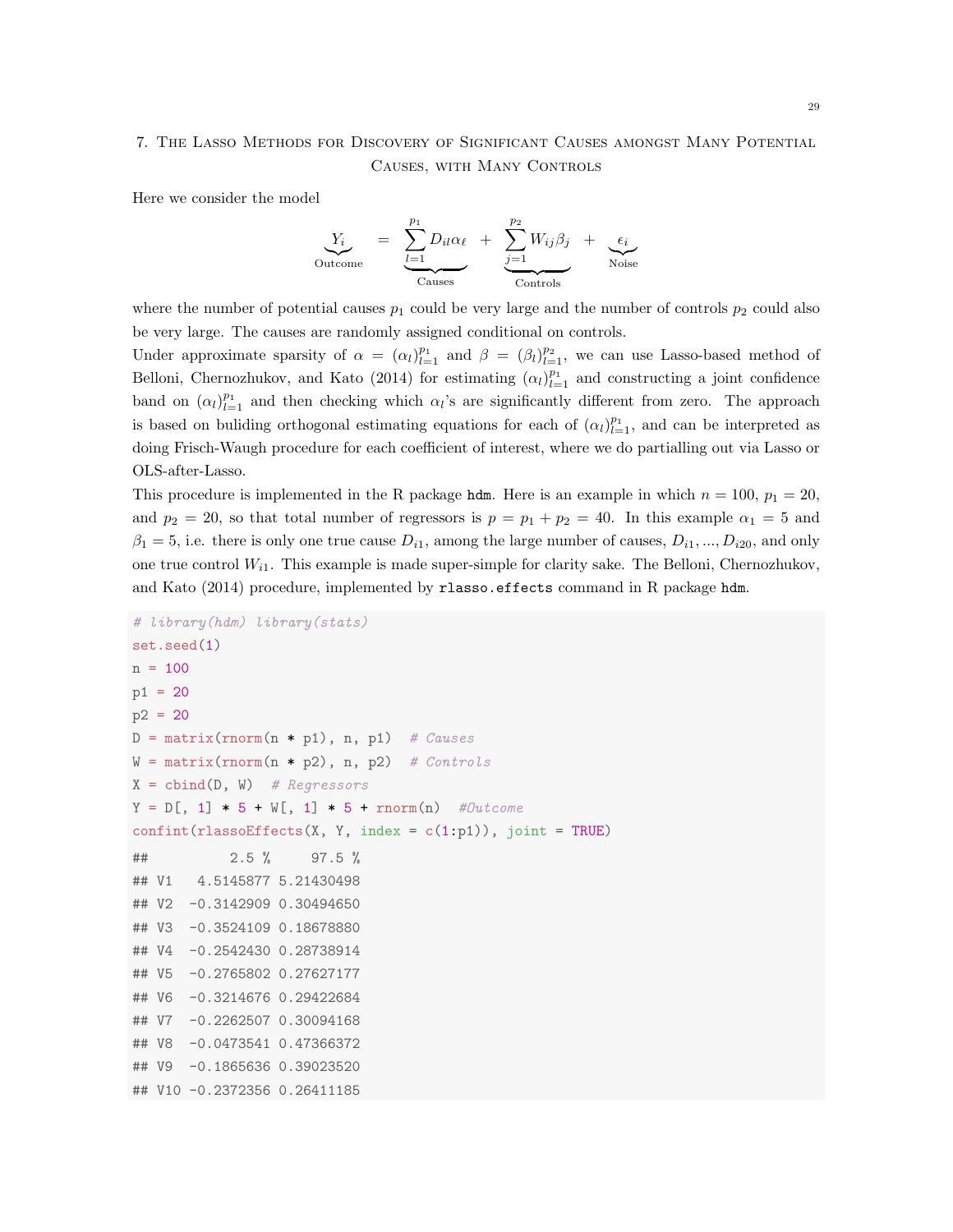```
## V11 -0.3147091 0.20945872
## V12 -0.3091905 0.26572176
## V13 -0.1741550 0.37682465
## V14 -0.3235734 0.38543162
## V15 -0.3219763 0.31312486
## V16 -0.2649505 0.33100700
## V17 -0.1792080 0.41696169
## V18 -0.3693247 0.04695928
## V19 -0.1073109 0.39368776
## V20 -0.2157182 0.25543839
# BCK Joint Confidence Band for Reg Coefficients 1 to 20
```
As you can see the procedure correctly tells that only the first cause  $D_{i1}$ , among the large number of causes,  $D_{i1},...,D_{i20}$ , is a statistically significant cause of Y (see the confidence interval for variable V1).

### 8. Methods for Valid Simultaneous Inference in High-Dimensional Models

The hdm packages provides methods for multiple testing adjustment as described in Bach, Chernozhukov, and Spindler (2018). Various methods to conduct valid simultaneous inference on a set of target coefficients are implemented in the S3 method p adjust(). For example, consider the problem of simultaneously testing 80 target coefficients in a simulated data example. For instance, it is possible to take the correlation structure among covariates into account by using the stepdown procedure of Romano and Wolf (2005).

```
library(mvtnorm)
set.seed(1)
n = 100
p = 80s = 9covar = toeplitz(0.9^*(0:(p - 1)))diag(covar) = rep(1, p)mu = rep(0, p)X = mvtnorm:: rmvnorm(n = n, mean = mu, sigma = covar) # Regressors
beta = c(s:1, rep(0, p - s))Y = X %*% beta + rnorm(n, sd = 5) #Outcome
# Estimate rlassoEffects
r1 = rlassoEffects(X, Y, index = c(1:p))
# unadjusted
p.unadj = p\_adjust(r1, method = "none")# Number of rejections at a prespecified significance level
sum(p.unadj[, 2] < 0.05)
```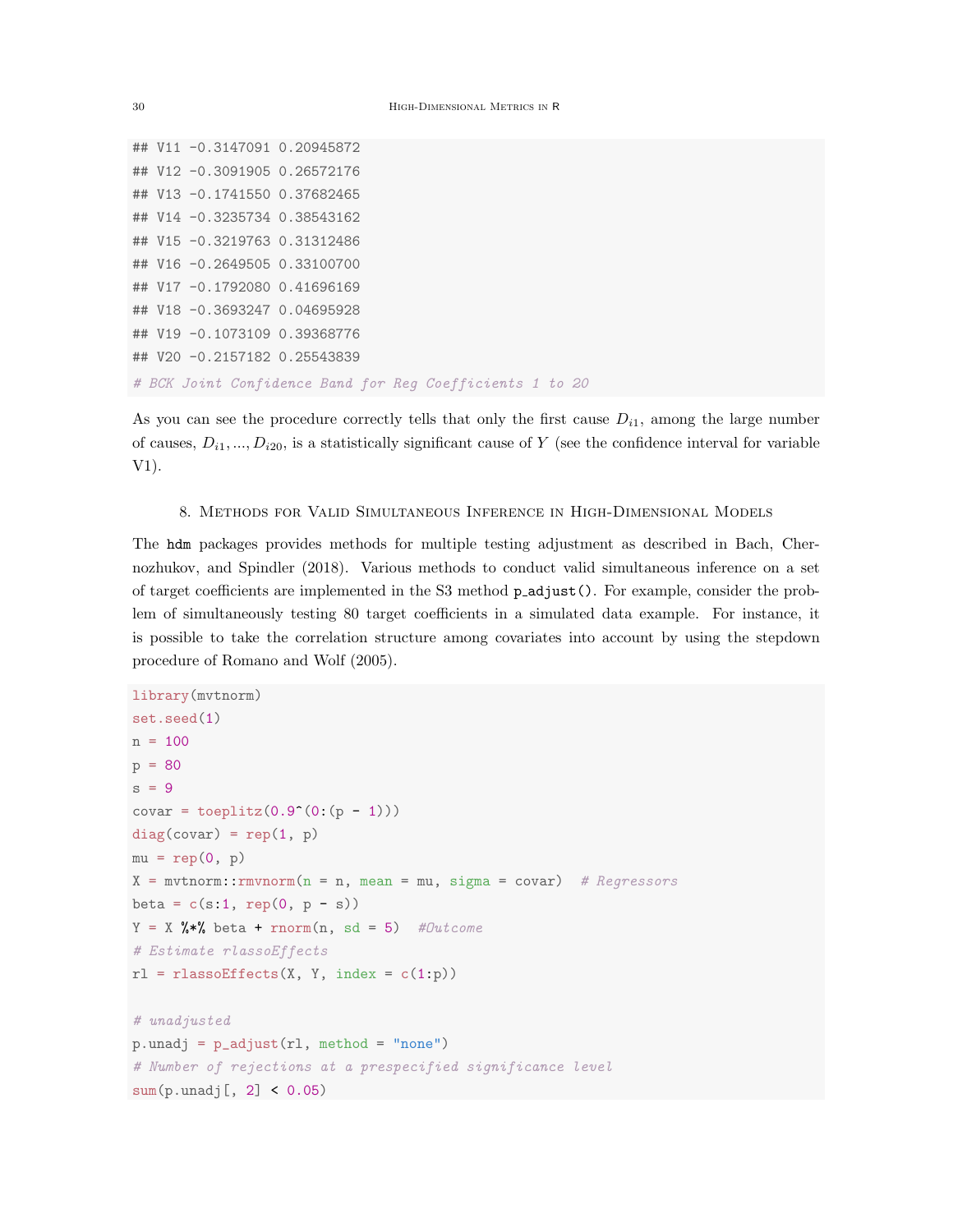```
# Romano-Wolf Stepdown Correction
p.rw = p\_adjust(r1, method = "RW", B = 1000)# Number of rejections at a prespecified significance level (5%)
sum(p.rw[, 2] < 0.05)## [1] 6
```
More methods to adjust for multiple testing as provided by the p.adjust() command from the R base package are available, for instance the Bonferroni adjustment or FDR-controling methods like the Benjamini-Hochberg correction.

```
# Adjust with Bonferroni correction
p.bonf = p_adjust(rl, method = "bonferroni")
# Number of rejections at a prespecified significance level
sum(p.bonf[, 2] < 0.05)## [1] 5
# Romano-Wolf Stepdown Correction
p.bh = p\_adjust(r1, method = "BH")# Number of rejections at a prespecified significance level
sum(p.bh[, 2] < 0.05)## [1] 10
```
# 9. CONCLUSION

We have provided an introduction to some of the capabilities of the R package hdm. Inevitably, new applications will demand new features and, as the project is in its initial phase, unforeseen bugs will show up. In either case comments and suggestions of users are highly appreciated. We shall update the documentation and the package periodically. The most current version of the R package and its accompanying vignette will be made available at the homepage of the maintainer and cran.r-project.org. See the R command vignette() for details on how to find and view vignettes from within R .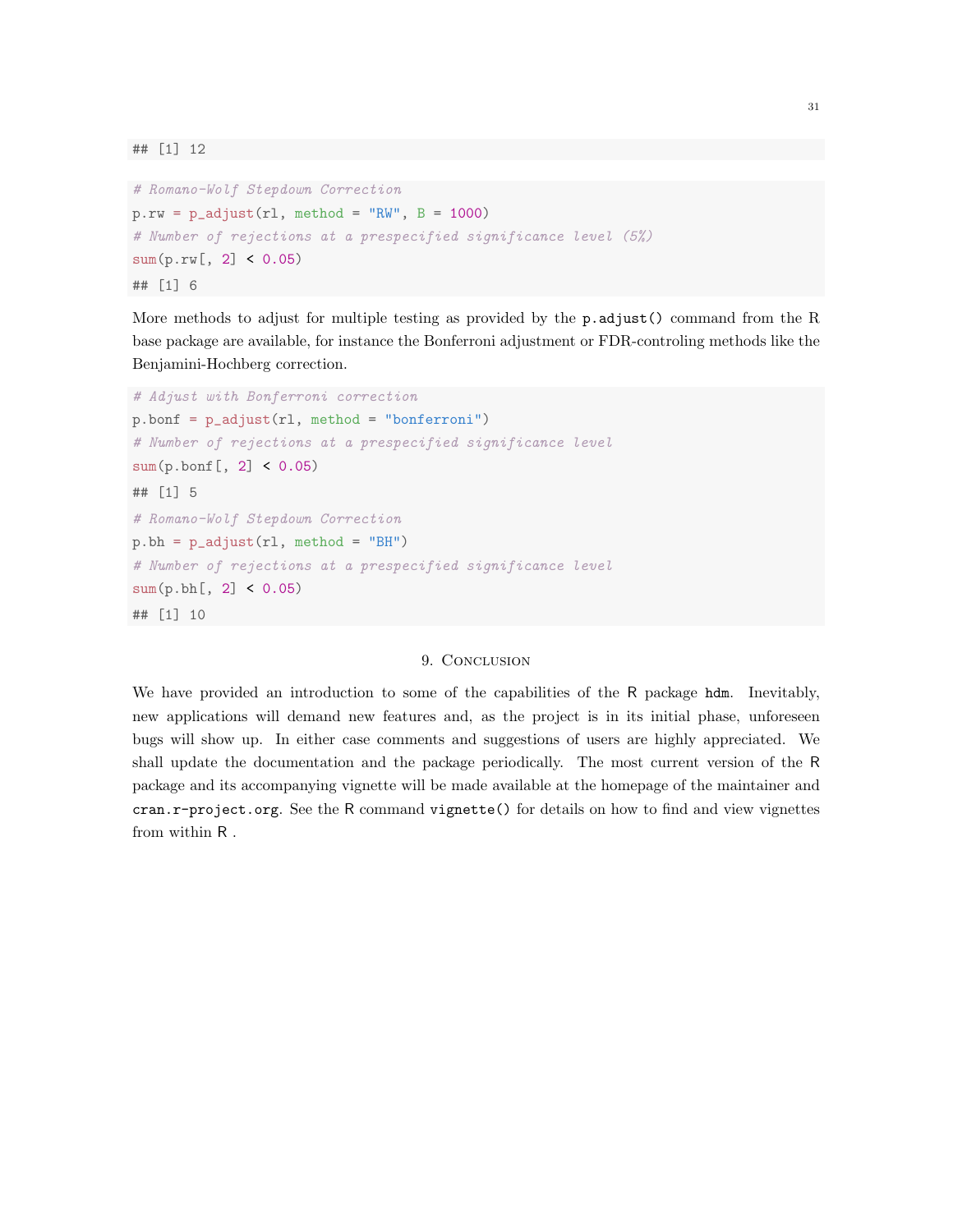#### 32 High-Dimensional Metrics in R

# APPENDIX A. DATA SETS

In this section we describe briefly the data sets which are contained in the package and used afterwards. They might also be of general interest either for illustrating methods or for classroom presentation.

A.1. **Pension Data.** In the United States  $401(k)$  plans were introduced to increase private individual saving for retirement. They allow the individual to deduct contributions from taxable income and allow tax-free accrual of interest on assets held within the plan (within an account). Employers provide 401(k) plans, and employers may also match a certain percentage of an employee's contribution. Because 401(k) plans are provided by employers, only workers in firms offering plans are eligible for participation. This data set contains individual level information about 401(k) participation and socio-economic characteristics.

The data set can be loaded with

## data(pension)

A description of the variables and further references are given in Chernozhukov and Hansen (2004) and at the help page, for this example called by

#### help(pension)

The sample is drawn from the 1991 Survey of Income and Program Participation (SIPP) and consists of 9,915 observations. The observational units are household reference persons aged 25-64 and spouse if present. Households are included in the sample if at least one person is employed and no one is self-employed. All dollar amounts are in 1991 dollars. The 1991 SIPP reports household financial data across a range of asset categories. These data include a variable for whether a person works for a firm that offers a  $401(k)$  plan. Households in which a member works for such a firm are classified as eligible for a  $401(k)$ . In addition, the survey also records the amount of  $401(k)$  assets. Households with a positive  $401(k)$  balance are classified as participants, and eligible households with a zero balance are considered nonparticipants. Available measures of wealth in the 1991 SIPP are total wealth, net financial assets, and net non-401(k) financial assets. Net non-401(k) assets are defined as the sum of checking accounts, U.S. saving bonds, other interest-earning accounts in banks and other financial institutions, other interest-earning assets (such as bonds held personally), stocks and mutual funds less non-mortgage debt, and IRA balances. Net financial assets are net non-401(k) financial assets plus 401(k) balances, and total wealth is net financial assets plus housing equity and the value of business, property, and motor vehicles.

A.2. Growth Data. Understanding what drives economic growth, measured in GDP, is a central question of macroeconomics. A well-known data set with information about GDP growth for many countries over a long period was collected by Barro and Lee (1994). This data set can be loaded by

## data(GrowthData)

This data set contains the national growth rates in GDP per capita (Outcome) for many countries with additional covariates. A very important covariate is gdpsh465, which is the initial level of per-capita GDP. For further information we refer to the help page and the references herein, in particular the online descriptions of the data set.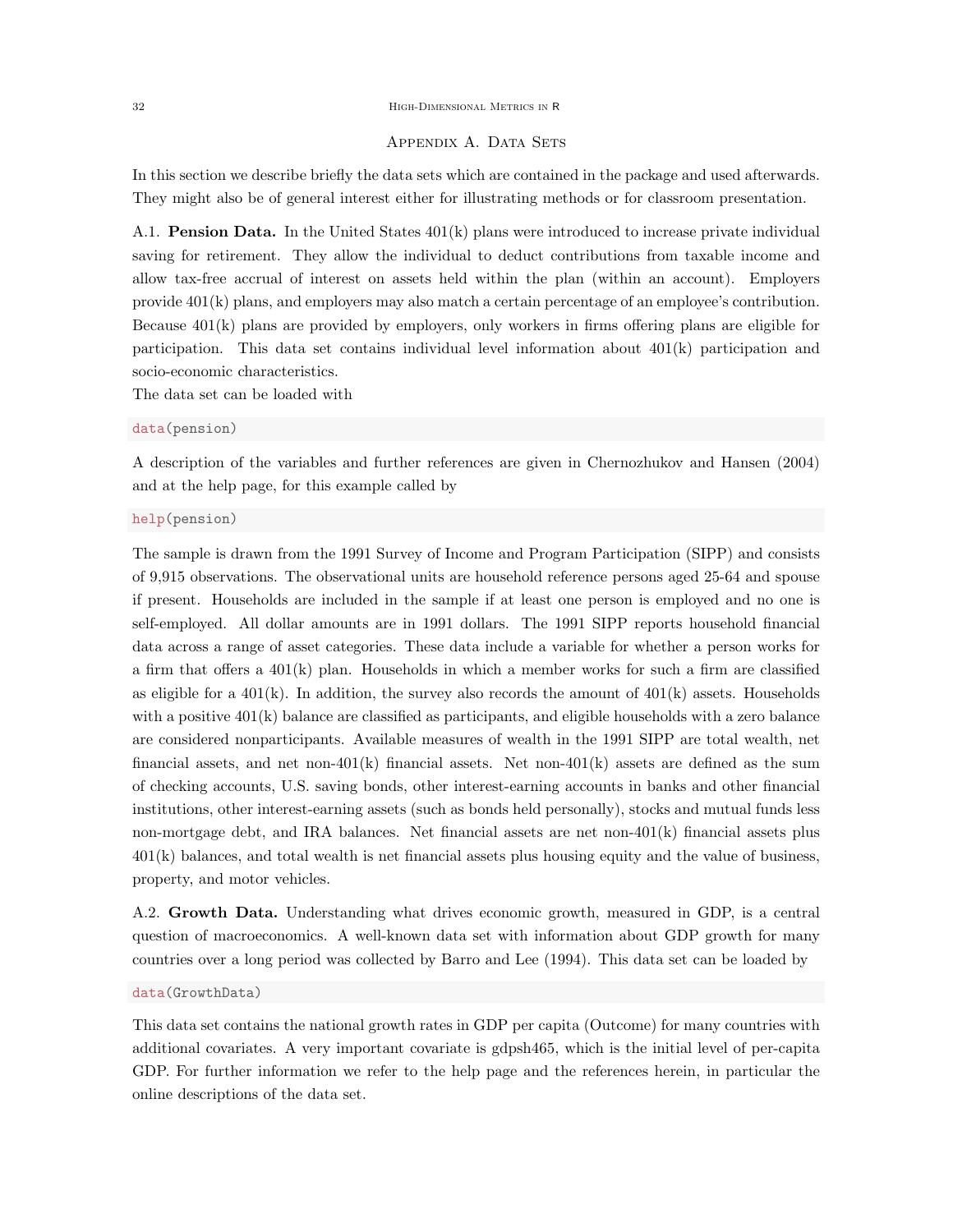A.3. Institutions and Economic Development – Data on Settler Mortality. This data set was collected by Acemoglu, Johnson, and Robinson (2001) to analyse the effect of institutions on economic development. The data can be loaded with

# data(AJR)

The data set contains measurements of GDP, settler morality, an index measuring protection against expropriation risk and geographic information (latitude and continent dummies). There are 64 observations on 11 variables.

A.4. Data on Eminent Domain. Eminent domain refers to the government's taking of private property. This data set was collected to analyse the effect of the number of pro-plaintiff appellate takings decisions on economic outcome variables such as house price indices. The data set is loaded into R by

data(EminentDomain)

The data set consists of four "sub data sets"which have the following structure:

- y: outcome variable, a house price index or a local GDP index,
- d: the treatment variable, represents the number of pro-plaintiff appellate takings decisions in federal circuit court c and year t
- x: exogenous control variables that include a dummy variable for whether there were relevant cases in that circuit-year, the number of takings appellate decisions, and controls for the distribution of characteristics of federal circuit court judges in a given circuit-year
- z: instrumental variables, here characteristics of judges serving on federal appellate panels

The four data sets differ mainly in the dependent variable, which can be repeat-sales FHFA/OFHEO house price index for metro (FHFA) and non-metro (NM) areas, the Case-Shiller home price index (CS), and state-level GDP from the Bureau of Economic Analysis.

A.5. BLP data. This data set was analyzed in the seminal contribution of Berry, Levinsohn, and Pakes (1995) and stems from annual issues of the Automotive News Market Data Book. The data set inlcudes information on all models marketed during the the periord beginning 1971 and ending in 1990 cotaining 2217 model/years from 997 distinct models. A detailed description is given in Berry, Levinsohn, and Pakes (1995), p. 868–871. The function constructIV constructs instrumental variables along the lines described and used in Berry, Levinsohn, and Pakes (1995). The data set is loaded by

#### data(BLP)

It contains information on the price (in logartihm), the market share, and car characteristics like miles per gallon, miles per dollar, horse power per weight, space and air conditioning.

A.6. CPS data. The CPS is a monthly U.S. household survey conducted jointly by the U.S. Census Bureau and the Bureau of Labor Statistics. The data were collected for the year 2012. The sample comprises white non-Hispanic, ages 25-54, working full time full year (35+ hours per week at least 50 weeks), exclude living in group quarters, self-employed, military, agricultural, and private household sector, allocated earning, inconsistent report on earnings and employment, missing data. It can be inspected with the command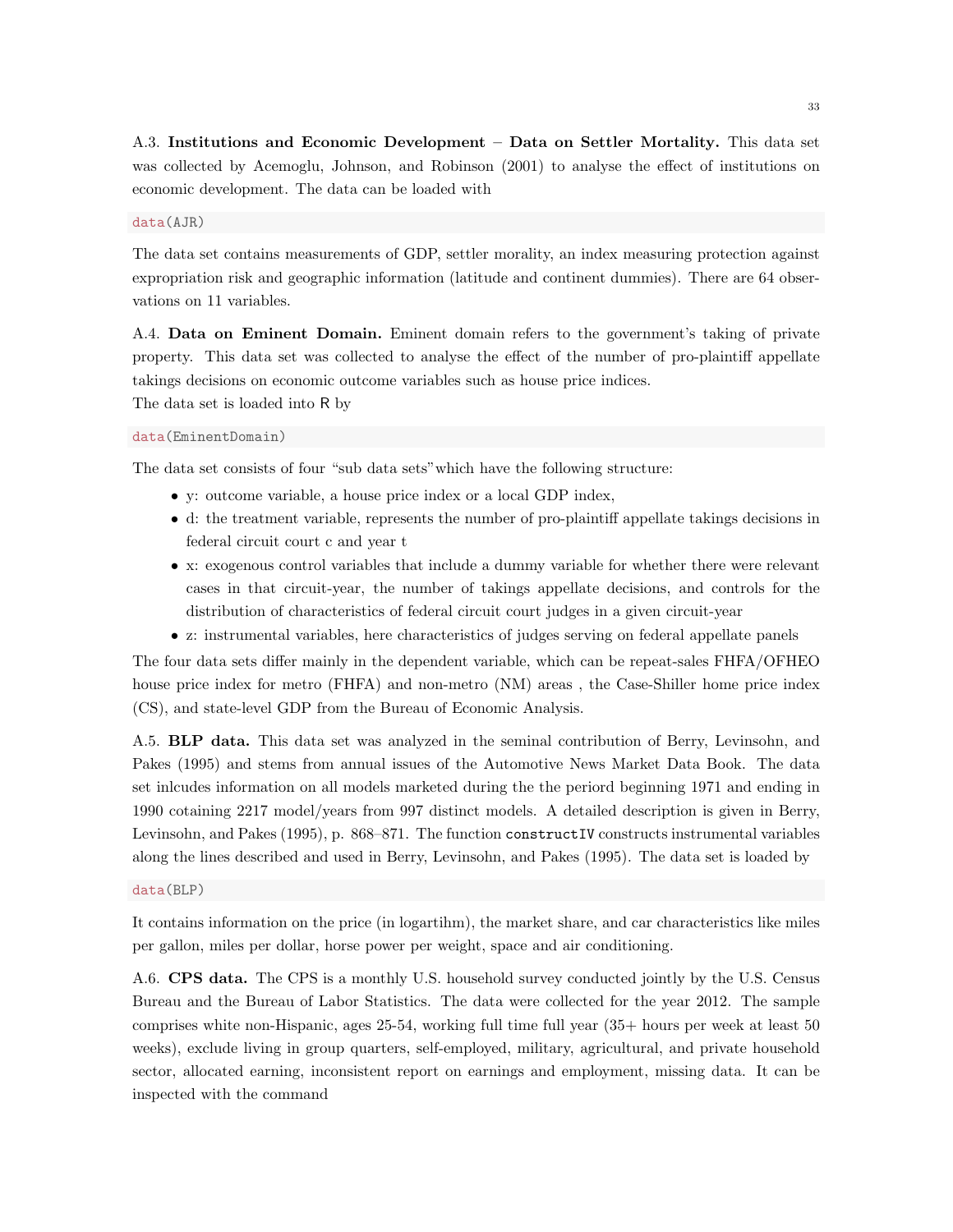34 High-Dimensional Metrics in R

data(cps2012)